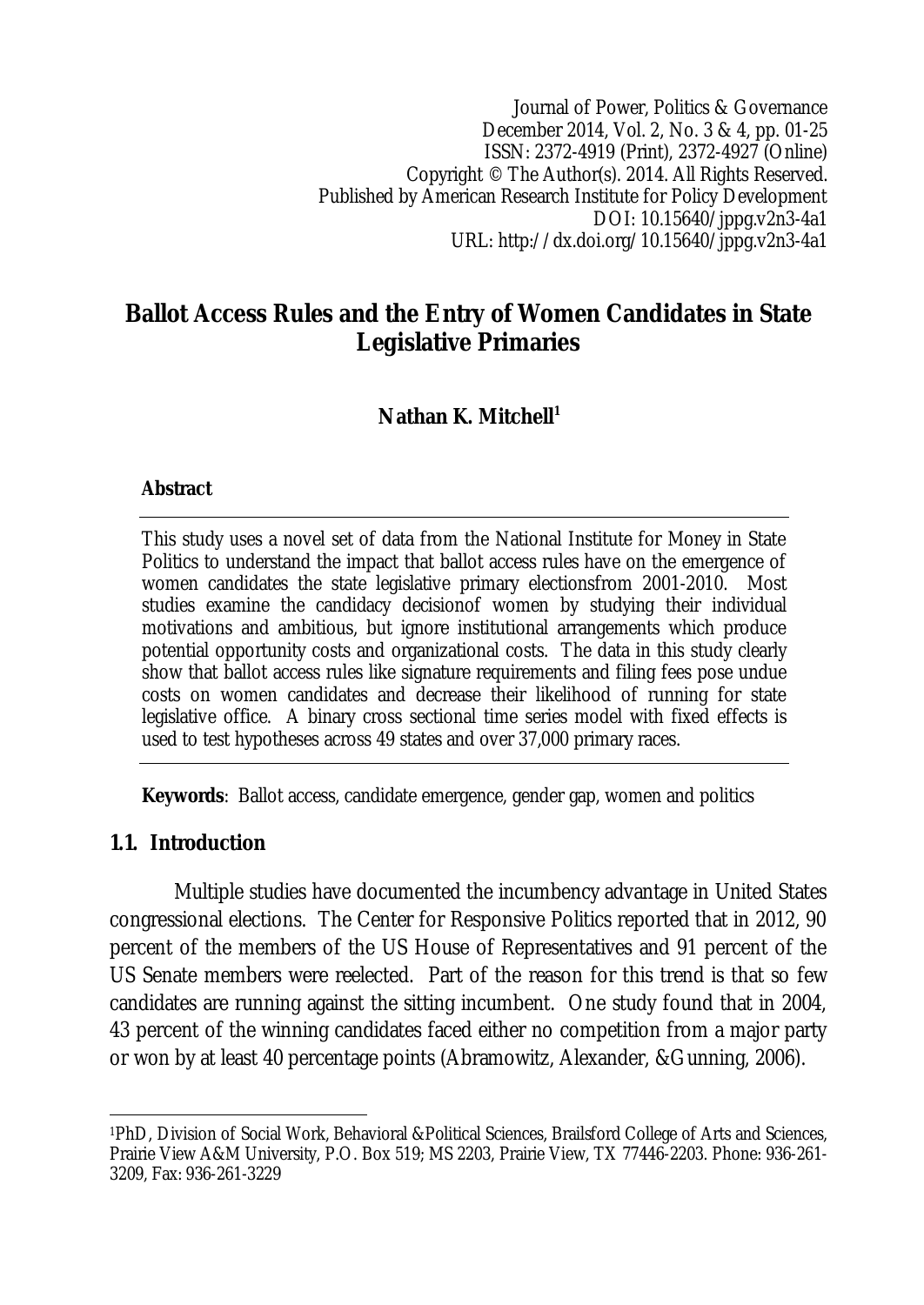This finding at the congressional level is echoed by "vanishing marginals" in state elections, which shows that the incumbency advantage is an entrenched element in all levels of American politics (Weber, Tucker, &Brace, 1991). One understudied element of the incumbency advantage is that states and state parties impose legal barriers to candidate entry. These rules impose real costs on candidates to even be included on the ballot and limit overall levels of competition. Current research on congressional and state legislative races suggests that these rules, particularly filing fees are far too stringent and decrease competition more than they need to (Ansolabehere& Green, 1996; Stratman, 2005).

Though overall competition is decreased as a result of ballot access rules, one interesting avenue of research that has not been explored is how these rules may influence the entry of womencandidates. The conventional wisdom is that when women run, they usually fair about as well as men do in the general election, but have challenges in the primary or even deciding to enter the race (Burrell, 1992). Usually, the biggest impediment for women candidates in running for office seems to be a lack of open seats (Kirkpatrick, 1974; Darcy, Welch, and Clark, 1987; Burrell, 1992; 1994). The extant research on ballot access rules suggest that they promote incumbency and decrease the likelihood of new candidates entering. If these rules tend to decrease open seats or deter challengers, then their effect may negatively impact women candidates though the laws do not treat women differently than men. Women face unique challenges as candidates and increasing barriers will further depress the representation of women across the 50 states.

Using state legislative primary data from 2001 - 2010, this study argues that strict ballot access rules decrease the likelihood of women candidates entering or being present in the primary election. Though these laws do not treat women and men differently, there may be a situation in which the unique experiences of women candidates cause them to be impacted negatively as a result of the presence of these laws. The primary election is important to study, because this is the gateway to the general election and a necessary step for most candidates. The primary process is already considered "gendered"; women candidates are already seen as vulnerable and garner more challengers (Lawless & Person, 2008). As women face more challenges and often more challengers than men, when running for office, states with more stringent ballot access rules may decrease the likelihood of women candidates running for office.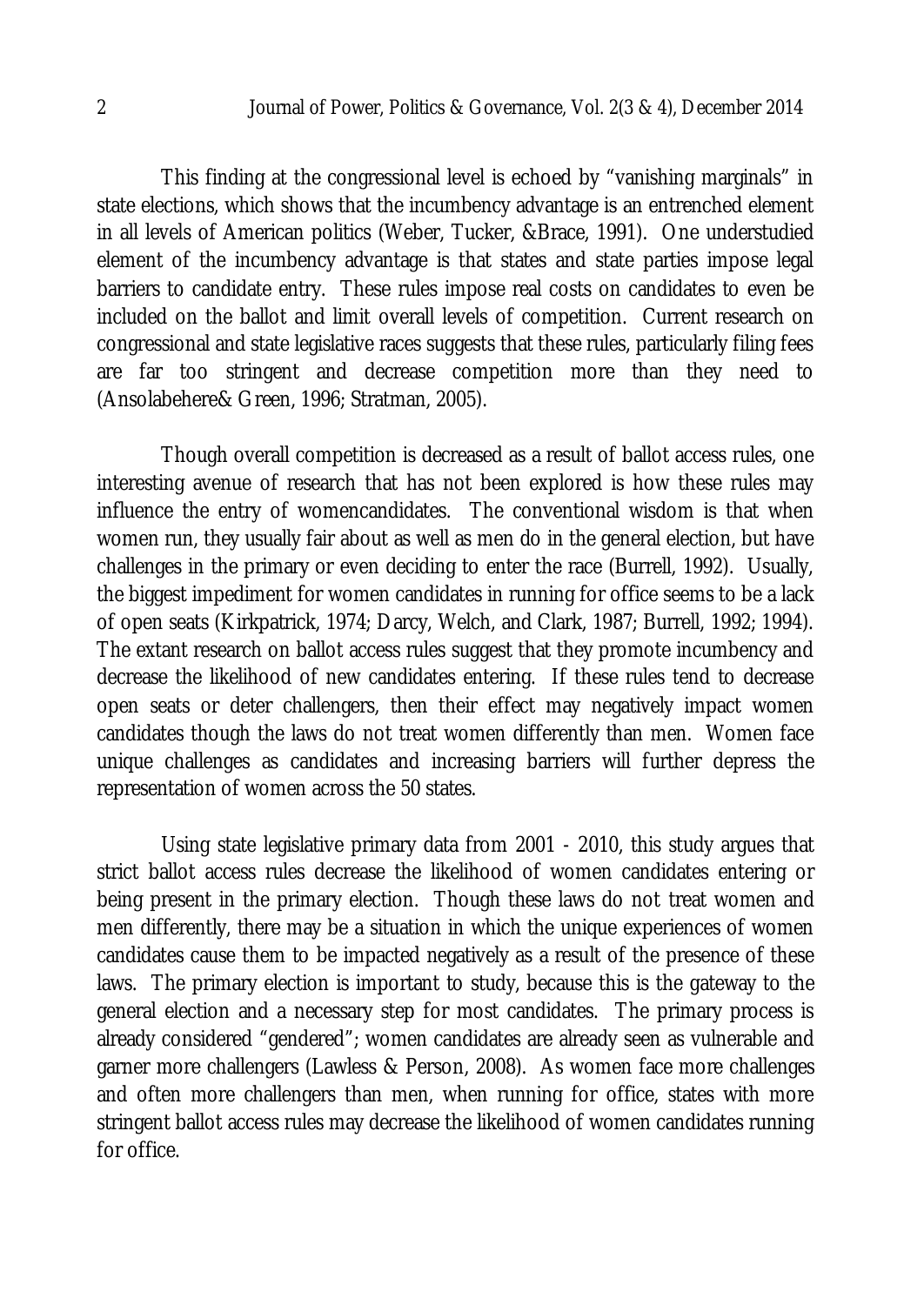#### **1.2. Women as Candidates and Challengers**

The gap in women's representation in the fifty states is well documented. The Center for American Women in Politics (CAWP) records the historical trends of women's representation at all levels of government. In 1971, when CAWP started tracking women in the states, only 4.5 percent of all legislators were women. In 2014, this percentage has grown to 24.2 percent (CAWP, 2014). Women have accomplished much in this regard, but there are still many discrepancies. Since 2000, the percentage of women in state legislatures has remained almost stagnent with only a two percent increase (CAWP, 2014). In addition to these statistics, there are vast differences between the states. In 2014, the state with the best track record in electing women was Colorado with 41 percent and the state with the worst track record was Louisiana with 12.5 percent (CAWP, 2014). There are many reasons that these discrepancies exist and most center on the fact that women are not running for office in large numbers.

In a study of age eligible voters conducted by the Pew Research Center, 71 percent of respondents reported that candidate gender "would not matter" in regards to their vote choice (Pew Research, 2014). Party elites are supportive of women candidates in the abstract and women tend to perform as well as men when they are running in open seat elections (Lawless & Fox, 2010; Carroll &Sanbonmatsu, 2013). The problem is that more women could be running, but are not (Carrol&Sanbonmatsu, 2013). Much of this is due to the unique electoral environment that women face in state elections.

Women candidatesface a very different environment than men do when deciding to run for office. Typically they need a lot more encouragement to run for office, reporting the need to feel "twice" as good as their male counterparts (Lawless & Fox, 2005; 2010). They face some implicit bias from party elitesand may face negative recruitment (Sanbonmatsu, 2006b, Niven, 2006). They deal with difficulties in getting the media to take their campaigns seriously, which leads to trouble raising funds early (Farrar-Myers,2003). Women also have concerns about the difficulty of raising funds which causes them to forgo running for office (Jenkins, 2007). Women candidates also have some situational and life choices to deal with in taking care of their families (Welch 1977; Nechemias, 1985;Carroll &Sanbonmatsu 2013).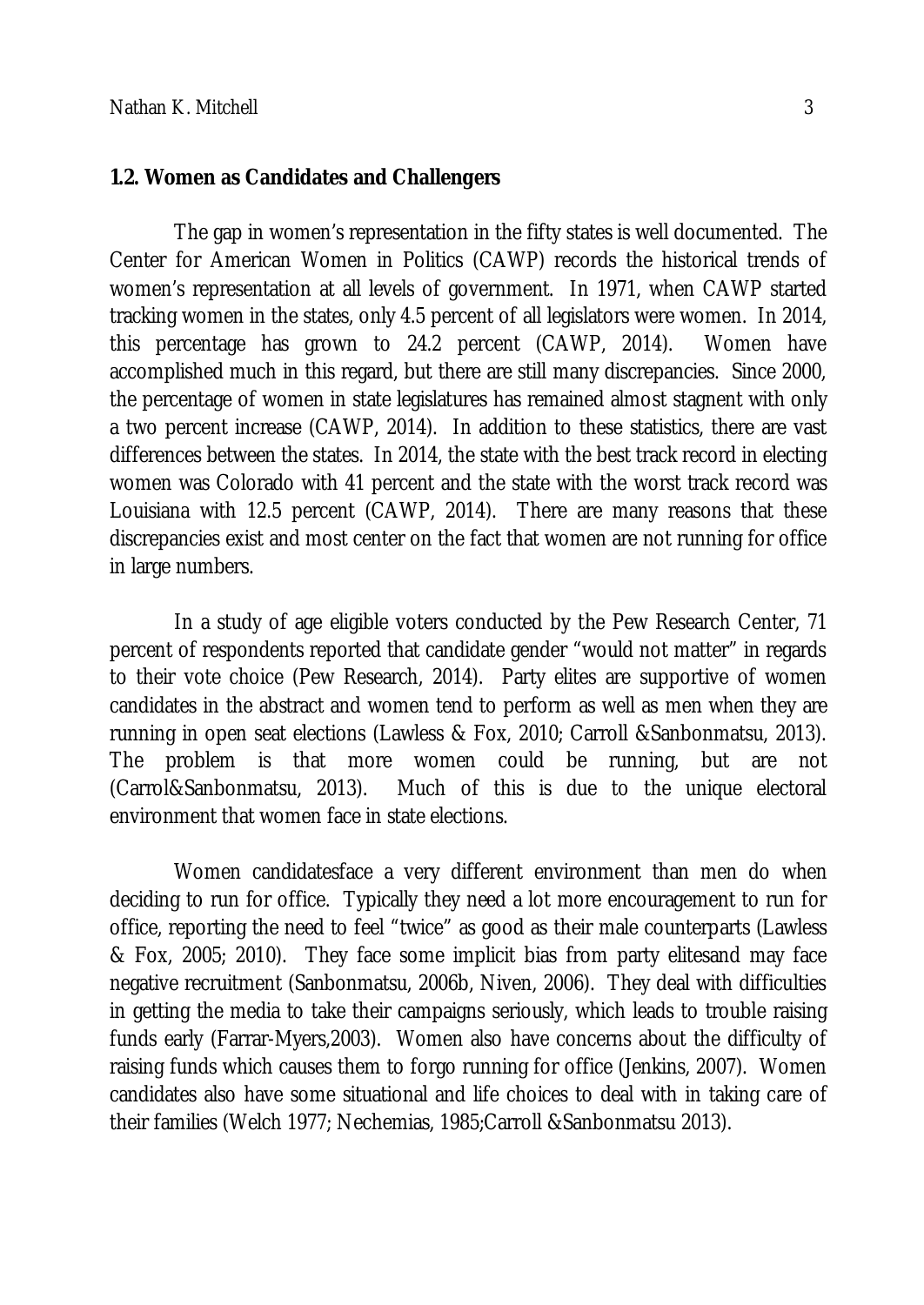In studies of the gender gap, many scholars point to these unique experiences of women candidates as a reason why more women are not running for office, however the decision to run for office is more complex than pointing to the factors listed above.

Women often view their political options through the lens of others. Carroll &Sanbonmatsu (2013) propose a "relational model" of candidate in their most recent work. The authors surveyed around 2600 men and women sitting legislators to talk about their paths to office. They found that women have to "vet" their candidacy decisions through their families and spouses before they run for office. Of particular concern are the thoughts of children, spouses, and social networks. Women need to be asked several times before considering a run for office. Around 56 percent of women in their study said that they had "not seriously thought about running until someone else had suggested it" whereas 30 percent of men had that experience. Men typically need less encouragement and are usually more "self-starting" (Carroll &Sanbonmatu, 2013). These issues highlight that women candidates are very careful and strategic when they decide to run for office. Women are very strategic, only after very careful consideration do women decide to run.

### **2.1. Strategic Politician Model**

Black (1972) highlights a strategic candidacy model. This model highlights the costs and benefits of running for office. In the basic form, the theory assumes that candidates weigh the costs of running for office with the benefits of getting the office. If a candidate's utility structure weighs the benefits of office higher than the perceived "costs" then he or she will decide to run for that office. Given this idea, mixed with the growing body of research on the incumbency advantage suggested above, scholars suggest that the choice to run for political office is strategic. Candidates will run for office when the time is right for them (Black, 1972; Jacobson &Kernell, 1981; Palmer & Simon, 2008). Dowling expanded and updated this model. He suggests that there is there is far too much attention paid to the situational/personal concerns that candidates have to deal with. There is very little known about how institutions or structural barriers influence the decision calculus of candidates (2008). Dowling's (2008) updated model to describe candidate / challenger emergence is pictured below.

 $u(O) = P(B) - (C_{inst} + C_{pers})$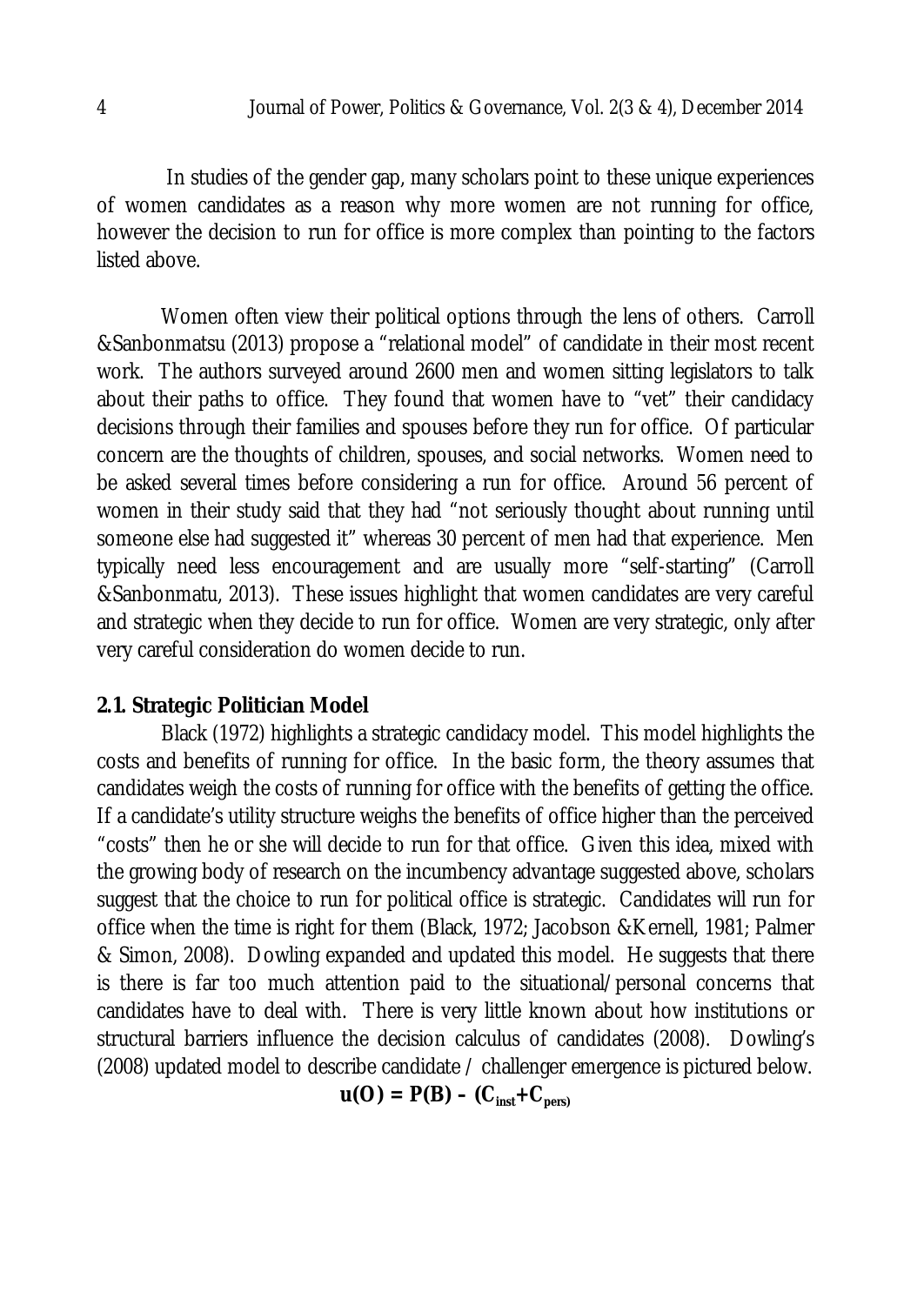Here, the utility of the office (or value) is equal to the probability of gaining the benefits office (P(B)) discounted by the sum of the personal or situational cost  $(C_{\text{next}})$  for running for office and the institutional or opportunity costs  $(C_{\text{inst}})$ for running for office.

This model is a very interesting heuristic for describing why women would decide to run for political office. Most theories lump the personal or situational  $(C_{\text{ner}})$ costs of running for office and neglect the structural or institutional costs  $(C_{inst})$  that may have their own independent or systematic effect on the decision to run for office. As discussed in the section above, women have many different personal costs associated with running for office that men do not have to pay. Usually men do not have to battle the negative media bias, political elite bias, are usually more likely to consider a political career, and do not feel the immediate connection to family responsibilities that women do. Though it is generally understood that women candidates face different personal/situational costs than men, very little is known about how institutional factors influence the decision to run or how personal costs interact with institutional factors. Most of the research on the gap in the representation of women has focused on the personal or situational costs of candidates running for office, with very little reference to other factors. If scholars are going to flesh out reasons why women candidates choose to run, more research needs to explore these institutional factors.

One of the reasons that scholars have not explored the effect that institutional costs have on the emergence of women candidates/challengers is that studies of the gender gap use national samples and institutions. A state level approach reveals much more institutional variation and could reveal much more about whether or not political institutions influence the decisions to run for office. There are a several studies that explore how institutional factors, like electoral system or district type, influence candidate emergence by influencing the ability of women to win, this study will focus on the case of ballot access rules (See Moncrief& Thompson, 1992; Matland& Brown, 1992; King, 2002). The case of ballot access rules is very interesting because these policies impose direct costs on the decision to run for office, whereas many studies of institutional effects structure the implied or opportunity cost associated with running for office.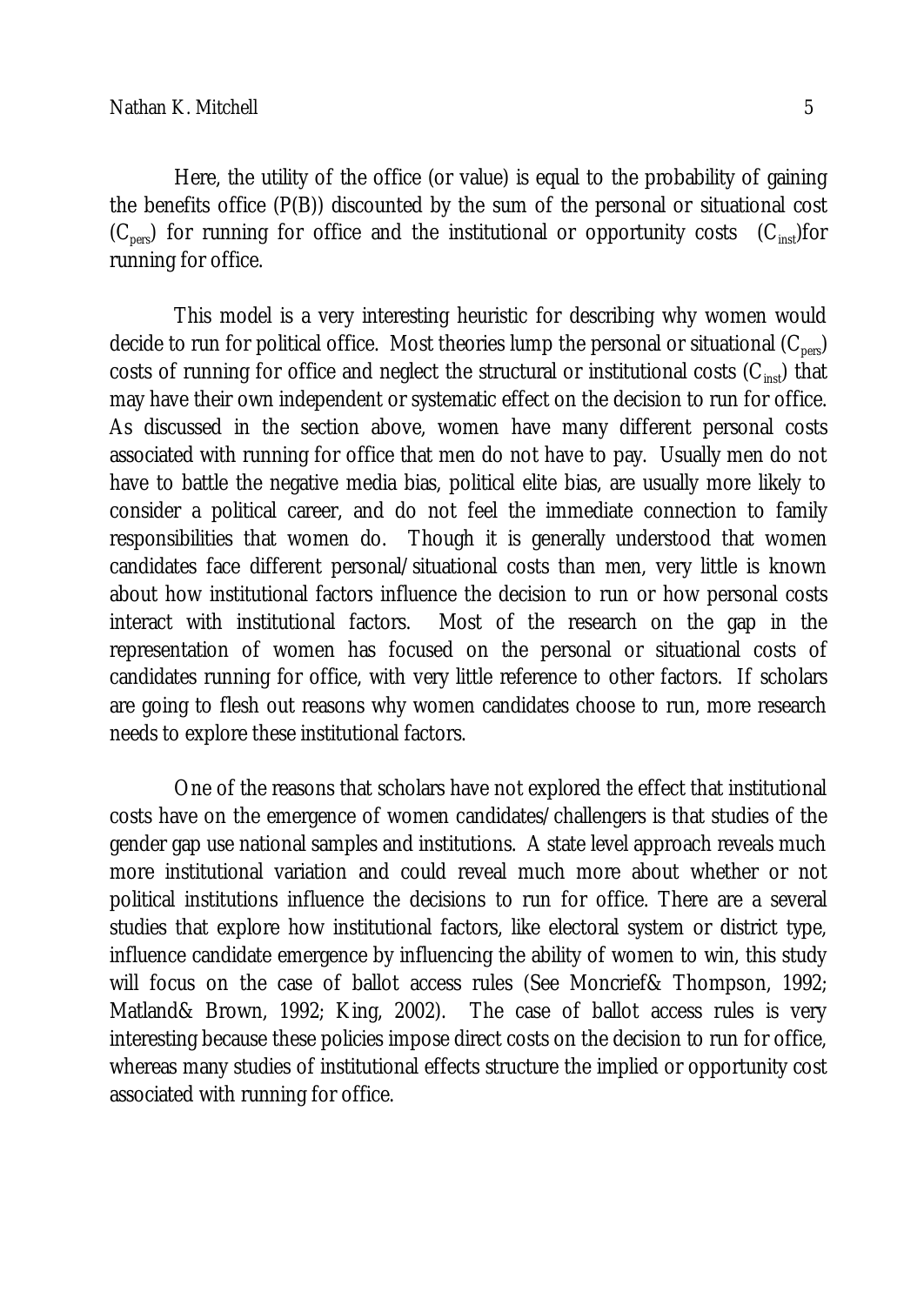#### **2.2. The Case of Ballot Access Rules in the 50 States**

There has not been a great deal of research on the effects ballot access rules and filing fees. In their seminal study on the effects of ballot access rules in Congressional elections, Ansolabehere& Gerber (1996) find that filing fees and signature requirements had a significant impact on levels of competition as measured by vote share, whether or not candidates retired, and whether or not the seat was uncontested. All of these variables measure similar aspects of competition or emergence. The logic that Ansolabehere& Gerber (1996) utilize suggests that these access rules amount to entry costs. If they are extremely high, then this may deter candidates from entering the race at all.

At the state legislative level, the effects of these rules are somewhat unknown. Stratman (2005) studies the effects at the state level and found similar findings as Ansolabehere and Gerber (1996) at the district level. Essentially, Stratman (2005) finds that filing fees matter more for candidate entry and competition levels. This logic fits. Filing fees have a direct impact on who can run for office, given that some states require anywhere between one percent and five percent of the salary of the office, the fees could be quite substantial. The signature requirements are potentially designed to help those that could not pay the fees to have a feasible way to access their party's nomination, however both Ansolabehere and Gerber (1996) and Stratman (2005) find that signature requirements still pose a significant barrier.

Table 1, below, highlights the state of ballot access rules in the upper chamber of the 50 states. The data were gleaned from state election websites and state party websites<sup>!</sup>. Often laws are written to be flexible standards based off of the percentage of a position's salary or of the vote achieved in a district, so the numbers presented in the tables are examples of "real" estimates of dollars or signatures needed. This study concerns itself with only the candidates running and not the emergence of third party candidates. Usually the requirements for third party candidates and independents are very onerous and difficult to overcome.

Currently every state but Connecticut uses some form of ballot access rules for state legislative races. Connecticut has adopted a convention system in which it is up to the political parties to nominate. Seven states utilize both filing fees and signature requirements. These are Hawaii, Idaho, Nevada, New Mexico, Ohio, Pennsylvania, and Virginia.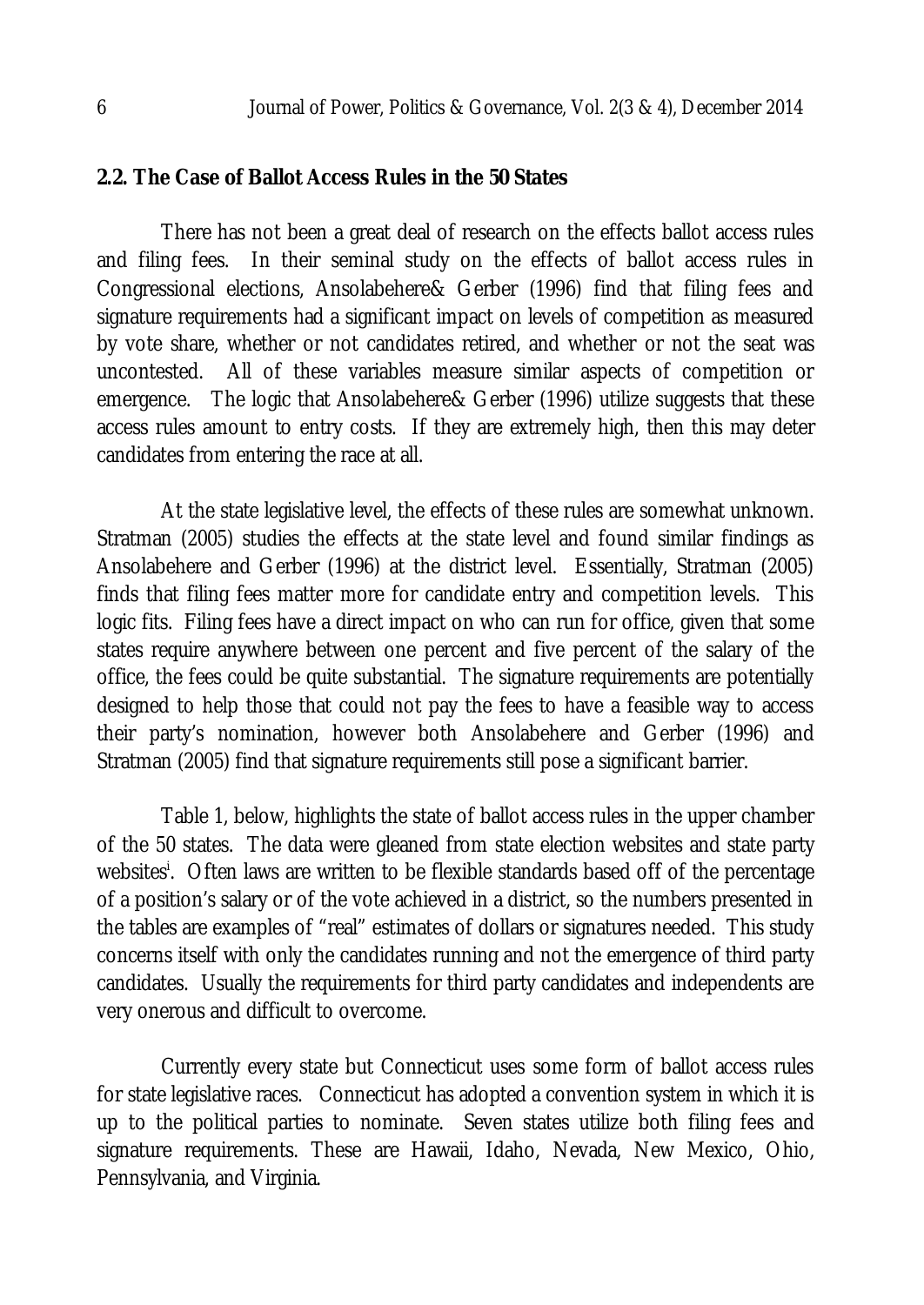The average filing fee is \$174.00 for the states using that as an access requirement. The average signature requirement was 207 signatures. Twenty six states require candidates to pay filing fees and fifteen states require candidates to utilize signatures. The requirements vary by a large margin. Utah only requires a very small percentage of the state salary, thus only costs around \$79.80 to run for the upper chamber, whereas Delaware sets a fee of \$1590.00 to run for upper house races. Maryland just requires candidates to pay a \$50.00 filing fee. Signature requirements range from a low of 25 signatures in Maine to a high of 2,100 signatures in Illinois for upper house elections. Table 1, below highlights the fees and signatures for the upper chambers of state legislatures. Many states require a percentage of the vote for signatures or a percentage of the salary of a position. These items were estimated in "real" dollars and signatures.

| Table 1: Filing Fees and Signature Requirements for Upper Chambers of State Legislatures |                 |                  |                      |                 |                  |  |
|------------------------------------------------------------------------------------------|-----------------|------------------|----------------------|-----------------|------------------|--|
| <b>State</b>                                                                             | Signatures (#)  | Filing Fees (\$) | <b>State</b>         | Signatures (#)  | Filing Fees (\$) |  |
| Alabama                                                                                  | 0               | 1100             | Montana              | $\Omega$        | $\overline{15}$  |  |
| Alaska                                                                                   | 0               | 100              | Nebraska             | $\mathbf 0$     | 120              |  |
| Arizona                                                                                  | 1100            | $\mathbf{0}$     | Nevada               | $\mathbf 0$     | 100              |  |
| <b>Arkansas</b>                                                                          | 0               | 4500             | New Hampshire        | $\overline{20}$ | 10               |  |
| California                                                                               | 3000            | 952              | New Jersey           | 1000            | $\mathbf 0$      |  |
| Colorado                                                                                 | 1000            | 0                | <b>New Mexico</b>    | 750             | 50               |  |
| Connecticut                                                                              | 2000            | $\overline{0}$   | <b>New York</b>      | 1000            | $\mathbf 0$      |  |
| Delaware                                                                                 | $\overline{0}$  | $\overline{0}$   | North Carolina       | $\mathbf 0$     | 207              |  |
| Florida                                                                                  | $\overline{0}$  | 1782             | North Dakota         | 300             | $\overline{0}$   |  |
| Georgia                                                                                  | $\overline{0}$  | 400              | Ohio                 | 50              | 85               |  |
| Hawaii                                                                                   | $\overline{15}$ | 250              | Oklahoma             | $\mathbf 0$     | 200              |  |
| Idaho                                                                                    | 50              | 30               | Oregon               | 500             | 25               |  |
| <b>Illinois</b>                                                                          | 1500            | $\overline{0}$   | Pennsylvania         | 500             | 100              |  |
| Indiana                                                                                  | 1000            | $\overline{0}$   | Rhode Island         | 100             | $\overline{0}$   |  |
| Iowa                                                                                     | 100             | $\overline{0}$   | South Carolina       | $\mathbf 0$     | 416              |  |
| Kansas                                                                                   | 130             | 130              | South Dakota         | 50              | $\overline{0}$   |  |
| Kentucky                                                                                 | $\overline{0}$  | 200              | Tennessee            | 25              | $\overline{0}$   |  |
| Louisiana                                                                                | 500             | 600              | Texas                | 5000            | 750              |  |
| <b>Maine</b>                                                                             | 150             | $\mathbf 0$      | Utah                 | $\mathbf{0}$    | 79.8             |  |
| Maryland                                                                                 | 0               | 50               | Vermont              | 100             | 0                |  |
| <b>Massachusetts</b>                                                                     | 300             | $\overline{0}$   | Virginia             | 250             | $\overline{0}$   |  |
| Michigan                                                                                 | 600             | 100              | Washington           | 421.06          | 421.06           |  |
| Minnesota                                                                                | $\overline{0}$  | 100              | <b>West Virginia</b> | $\Omega$        | 200              |  |
| Mississippi                                                                              | $\overline{0}$  | 300              | Wisconsin            | 800             | $\overline{0}$   |  |
| Missouri                                                                                 | $\overline{0}$  | 100              | Wyoming              | $\overline{0}$  | $\overline{0}$   |  |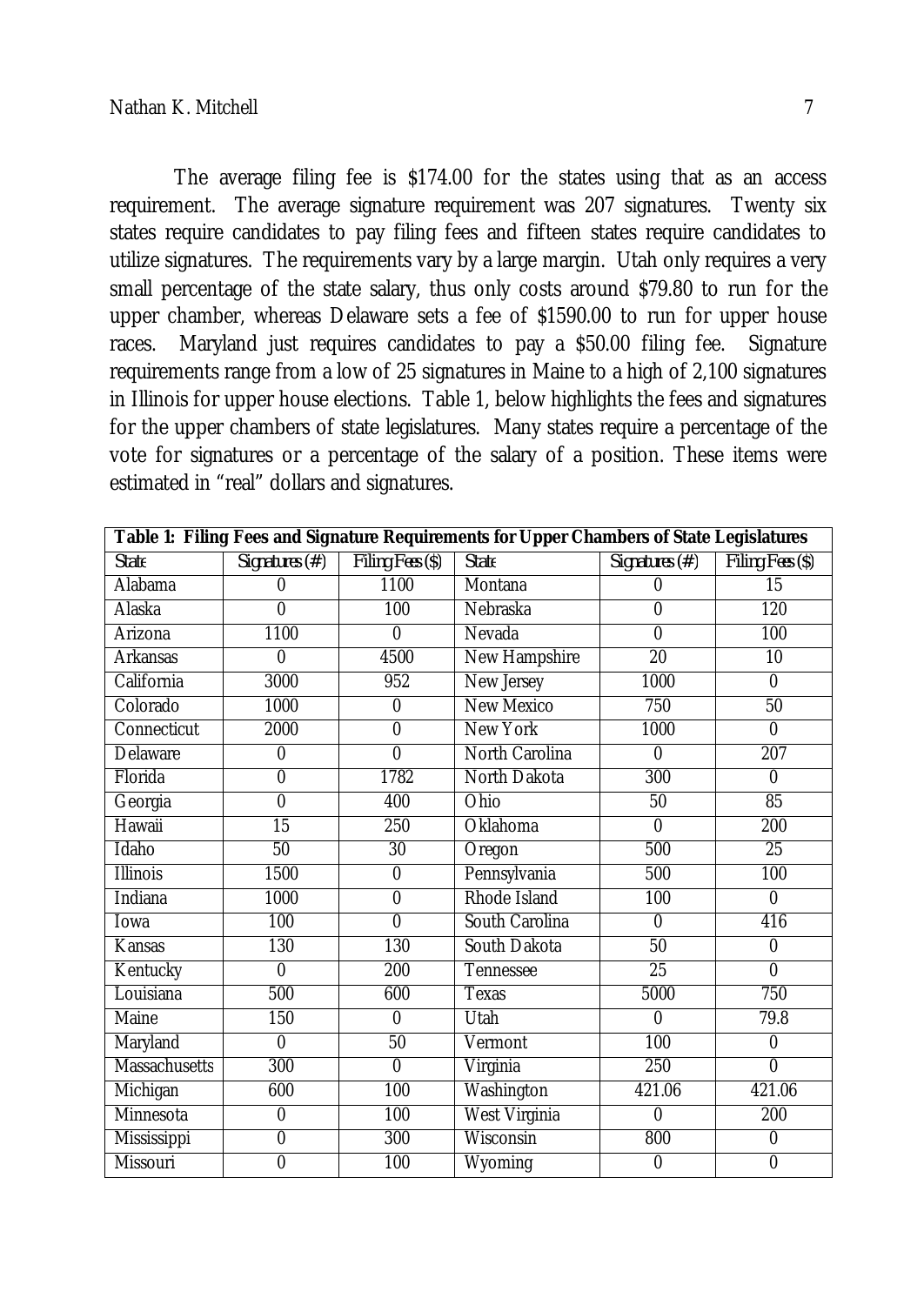Ballot access rules impact women candidates in two ways. The first is that these laws increase the incumbency advantage for candidates and decrease open seats. The second is that they add additional organizational challenges to secure funds or signatures. As women tend to weight the costs of running for office more than men, these policies could have a differential impact on women. The laws do not treat women candidates any different from men, but their outcomes may have desperate impacts. This study will determine if women candidates are negatively impacted by these rules.

## **2.3. Hypotheses and Expectations**

Given the unique experiences of women in running for office mentioned above and the known effects of ballot access rules, one can draw several conclusions about how ballot access rules might influence the likelihood of women candidates running for office.

H1: Women candidates are less likely to run in districts with filing fee requirements. H2: Women candidates are more likely to run in districts with petition or signature requirements.

As filing fees increase, the likelihood of a women candidates running in a district should decrease. As women are seen as having a difficult time securing funding for the early campaign, women would be less likely to run if the fees are too high (Uhlander&Schlozman, 1986; Farrar-Meyers, 2003). The literature on ballot access rules has come out in favor of signature/petition requirements in the place of filing fees. The logic is that signature requirements would be an easier hurdle for most candidates to overcome. So, the expectation is that signature or petition requirements would be more amiable for women candidates in considering a run for office, since they allow candidates without a lot of money or organization resources the ability to gain access to the ballot. Alternatively, these institutions could also be problematic. A barrier to access is still a barrier to access.

H3: Women candidates are less likely to run in districts with both filing fees and petition/signature requirements.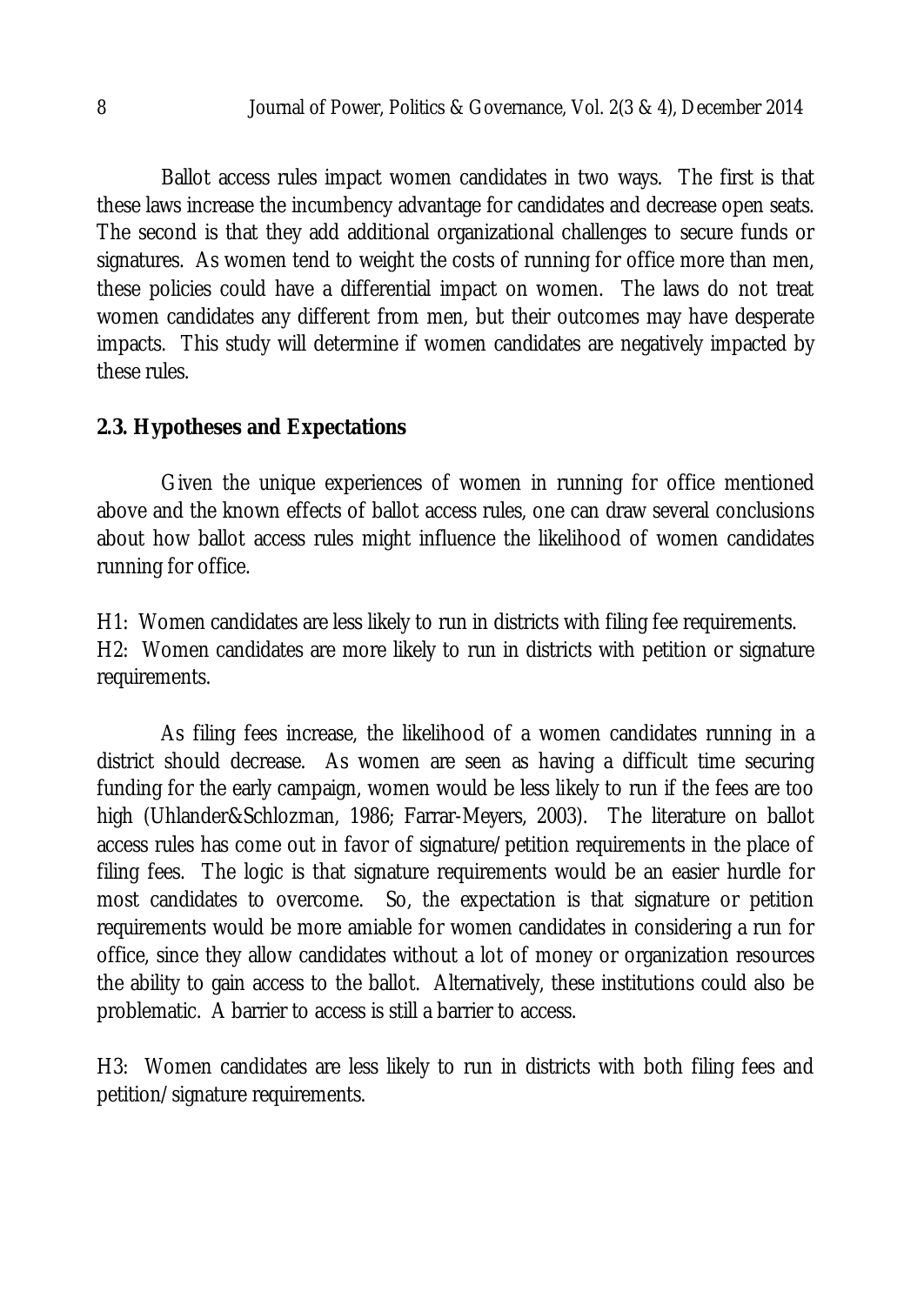Ansolabehere and Gerber (1996) suggest that all candidates will have a difficult time choosing to run for office in states with both filing fees and signature requirements. Because organizational and financial resources are scarce in the states, women candidates are going to be less likely to run in districts with such stringent requirements. Women candidates would have to organize a more robust campaign organization. Given that women are less likely to be "self-starters", this may be one of the biggest hurdles.

### **3.1. Methods and Data**

To test the above hypothesis, a dataset was constructed from the candidate summaries and metadata from the National Institute for Money in State Politics, a nonpartisan 501(c)(3) organization that catalogs state and local campaign finance information. The organization is funded from private charities, charitable donations, and contract work associated with its databases. All data from the Institute is publically available through its website's application programing interface (API) system or from bulk download from the Sunlight Foundation's "Influence Explorer"<sup></sup>". In addition to candidate information, the Institute collects information on which candidates won their races, the party membership of the candidates, the incumbency status of the candidates, and how many candidates ran in the race. This data includes all states with a partisan election system and all primary elections from 2001-2010. Nebraska was not included because there are no partisan races.

This data source is interesting for studying the emergence of candidates, because it includes all of the candidates who actually filed, whether or not they actually competed in a primary. Using primary data in this fashion may overestimate the number of quality challengers/candidates in an election, but it is a realistic picture of the potential candidate pool and the universe of candidates who were at least ambitious enough to file paperwork to run for political office. Often studies focus on just the general election or the primary election and miss candidates that dropped out or were deterred in earlier stages of the process, this dataset corrects for the problem.

Previous studies examined the effects of fee requirements and petition/signature requirements for congressional competition. Instead of examining general levels of competition in a district, this study examines the likelihood of a woman candidate being present in the primary.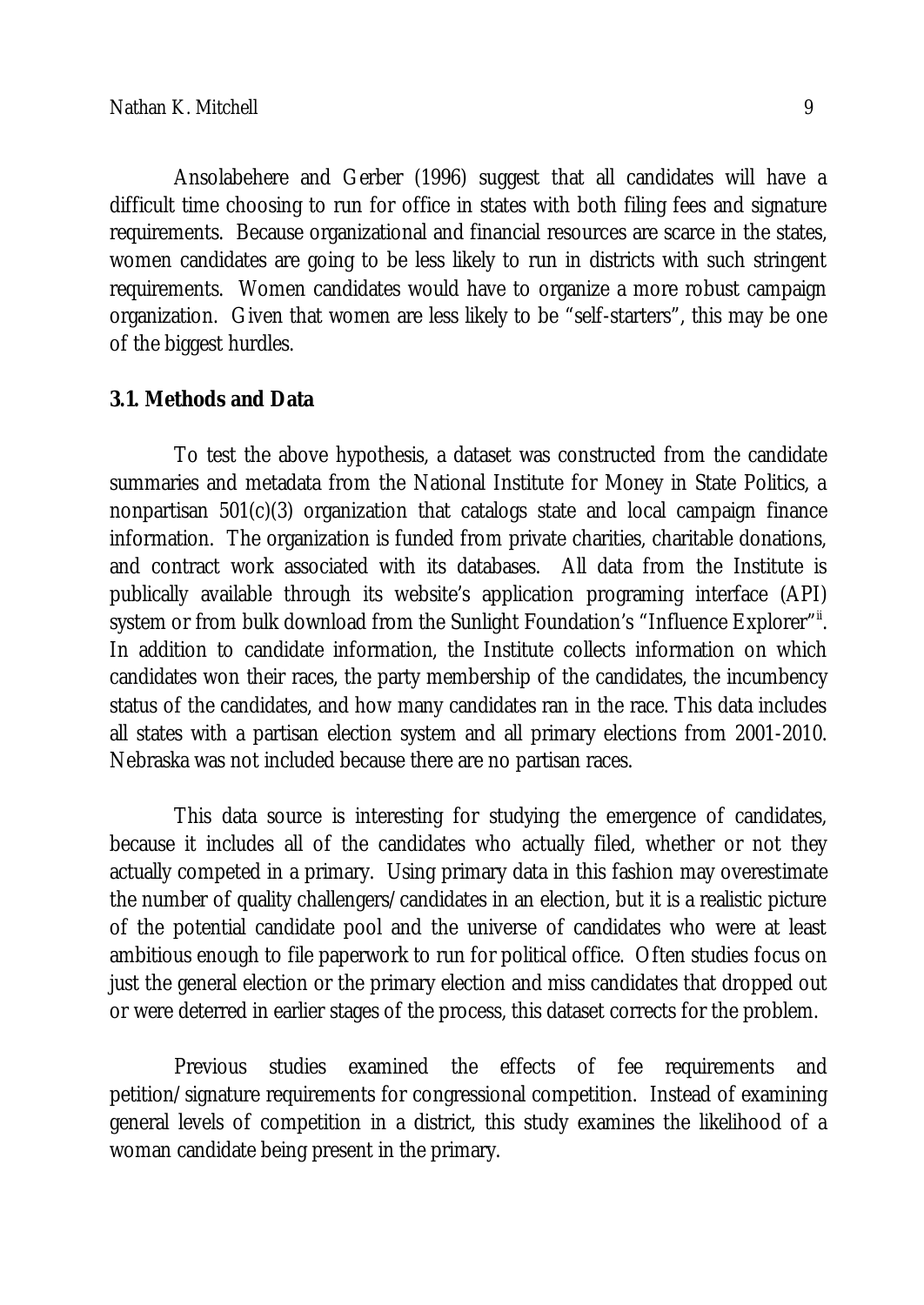This is indicated with a dichotomous variable measuring the presence or absence of a woman candidate in a race. Candidate sex was coded by examining publically available information initially and then using the "Frequently Occurring Names List" from the US Census to determine sex by the first name of the candidate<sup>iii</sup>. Two coders were used to code the gender. The intercoder reliability was 0.90. Any differences between the two coders were resolved in the final cleaning of the data.

There are two independent variables of interest<sup>iv</sup>. The first is the average signature requirement for an office. Many states require a two or three percent of the party's district vote in the previous year's election to qualify for the ballot. To account for this, an average for the state was used. The second variable is the amount of filing fees. Filing fees are measured in real dollars. Like rules regarding signatures, some states require just a percentage of the salary of the office being sought, so the actual amount for the office is used in measuring the fees. Some states require both filing fees and signatures, so a variable measuring the interaction was also included into the model.

Many scholars use legislative professionalism as an indicator of the value of the office. Legislative professionalism is an aggregate indicator of the capacity of the office to engage in policymaking. Squire breaks this down into staff, salary, and time in office (Squire, 2007). A highly professionalized legislature is closer to the US Congress in terms of its capacity, thus more desirable for candidates. To proxy legislative professionalism and value, this study uses the salary of the office which is taken from various years of the *Book of the States*. Staff and time in office are highly correlated with salary, thus are not used in this context. The type of office being sought was also included as a control. Since the value of the office is different for Republicans and Democrats, party type was included in the model (Sanbonmatsu, 2002).

The literature has standard variables to include when examining women running for office. These variables highlight what is known as an "eligible" pool of candidates. To account for some of these factors, this study includes measures of percent urban population and percent of women with a professional job or with a professional degree. Both of these measures are from the US Census and measured at the district level. According to the literature and work by Palmer & Simon (2008), these measures should be positively related to women running for office.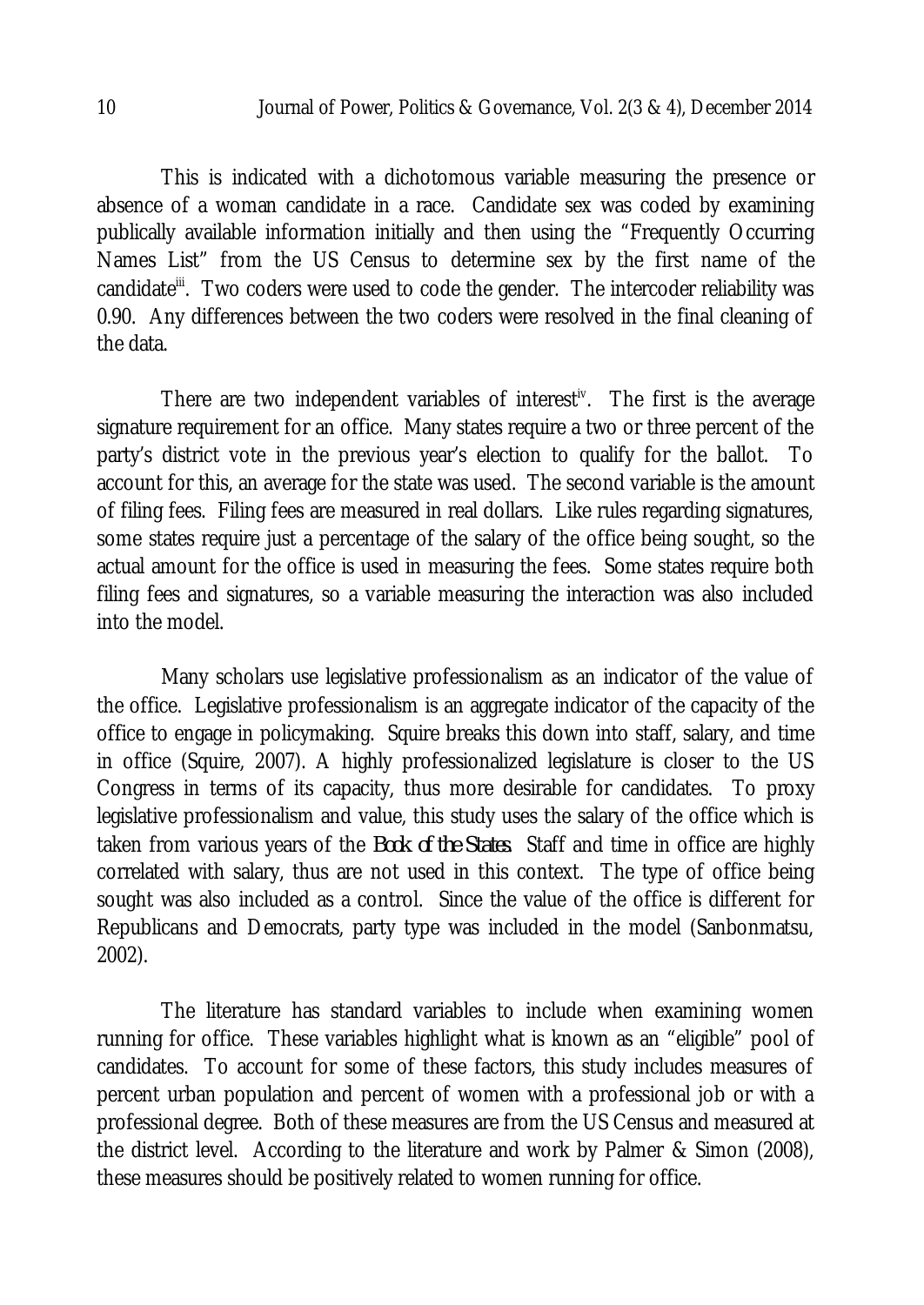I also control for the percent of women in the legislature in the previous election to account for the electorate's willingness to accept women candidates and to control for the idea that many women who are in the legislature in the previous year might run in the current year. Palmer & Simon (2008) found that districts that were more diverse were also likely to elect more women, so district level measures of African American population and Latino/Hispanic population were included as covariates.

To account for political differences within the states, variables measuring historical competition, size of the legislature, and political ideology were included. Given that some states are going to always be Republican and some will always be Democrat, these historical trends need to be accounted for in the analysis. I chose to use Holbrook & Van Dunk's (1993) measure of historic competition. The higher values of this measure mean a greater level of competition. To measure the political ideology of a state, I use the Berry et. al. (1998) measure of "citizen" ideology. The index of citizen ideology measures the ideology of an "active" electorate by using interest group ratings of members of Congress. Higher values indicate a more liberal electorate.To account for the large variance in the population of states, the natural log of the state was included as a standard control variable.

## **3.2. Findings**

To test the above hypotheses, a multivariate logistic regression was used. The dependent variable is a binary measure indicating whether or not a woman candidate was present in a specific primary election. Studying candidate data in this way introduces some concerns. The candidate data presented in this study are nested by state, district, and partisan primary. When multilevel data like this are used in statistical modeling, standard errors of coefficients tend to be smaller and overstate their statistical significance leading to type I errors (Primo, Jacobsmeier&Milyo, 2007). To correct for this, the model was run with "clustered" standard errors by primary election. A second issue with this project is that the data are also clustered by time. To account for year to year effects, fixed year effects variables were included (Beck & Katz, 1995).

Four statistical models were run and are presented below in Table 2.The first model includes all of the partisan races from 2001-2010.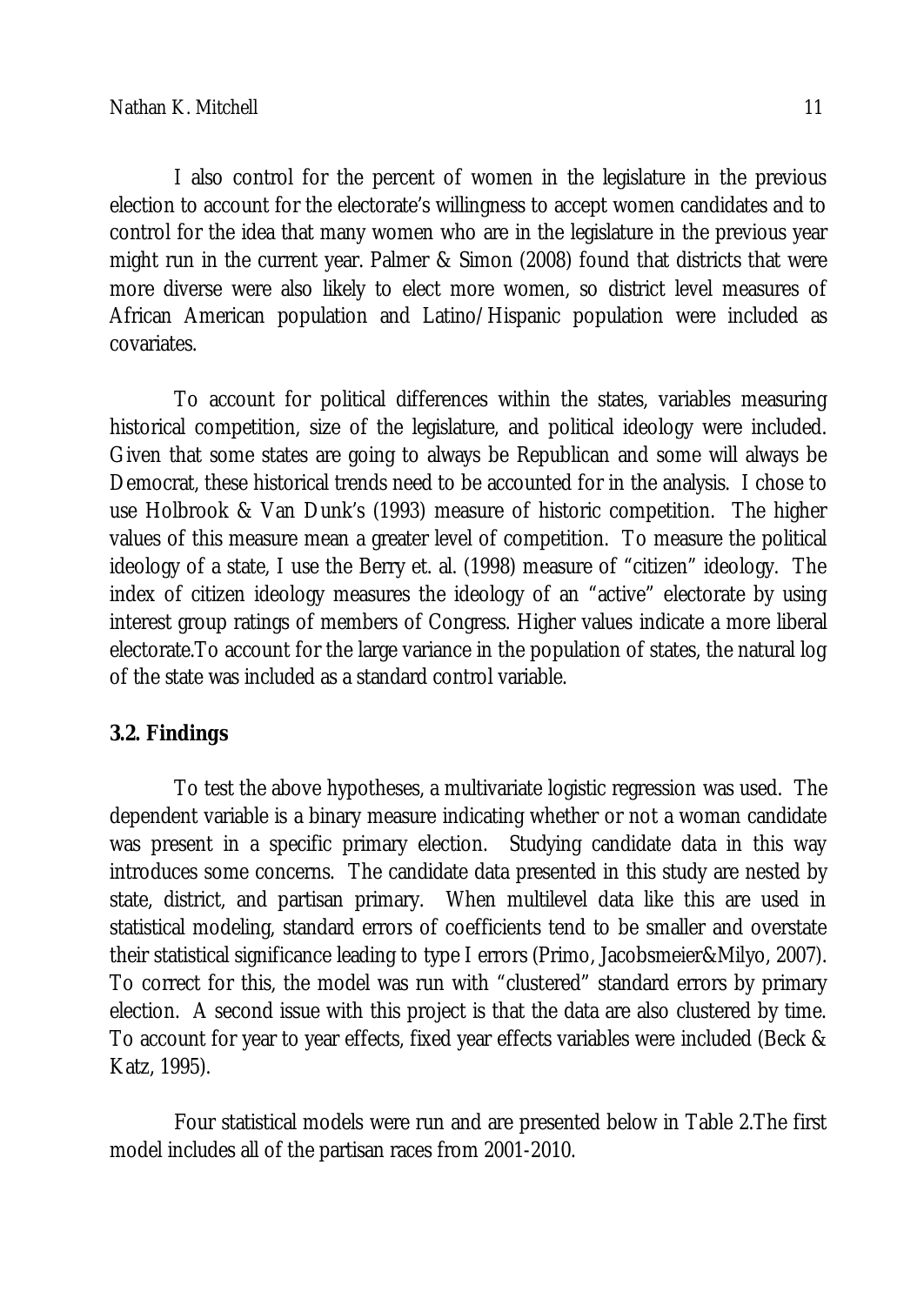The second model only includes open seat races where an incumbent was not present. The literature is clear that filing fees and signature requirements are more of a deterrent for challengers, so it is important to account for this possibility for women in state elections. A second concern deals with the political parties. Sanbonmatsu (2002) suggests that Democrats and Republicans emerge from different candidate pools, because the parties serve constituents from different cultures and economic backgrounds and Democrats are likely to see public service as a career option. To account for these insights, Models 3 and 4 disaggregate the races by political party to further test the hypotheses.

The crux of the analysis is an interaction term between signature requirements and filing fees. Some states require both signatures and filing fees to gain access to the ballot and some states only require fees or signatures. In Table 2, the variable measuring the impact of filing fees gives the effect of the policy when signature requirements are zero. The variable measuring the impact of signatures gives the effect of the policy when the fees are zero. The interaction term measures the impact when both policies increase at the same time. A positive or negative coefficient indicates the direction of the effect and whether or not it increases or decreases the likelihood of observing a woman candidate in the primary.

The first hypothesis had limited support across the three models. In the first two models, the variable measuring the effect of filing fees was not statistically significant, though the overall effect was negative. In the third model, which highlights only Democratic primaries, filing fees were statistically significant and in the negative direction. The coefficients for a logistic regression are not directly interpretable, so predicted values/probabilities should be generated to help determine the substantive effects of the variables. To accomplish this for all of the variables of interest in the model, the variable of interest is allowed to vary by a given amount and the rest of the covariates are held at their central tendency. In the case of filing fees, this means that as filing fees increase by \$1,000, the probability of a woman running in the Democratic primary decreases by 2.0 percent. If the variable is allowed to vary by its full range from \$200 to \$4,500, there is a 10 percent decrease in the probability of a woman running in the primary. Filing fees were not significant in the last model, which highlights only Republican primaries.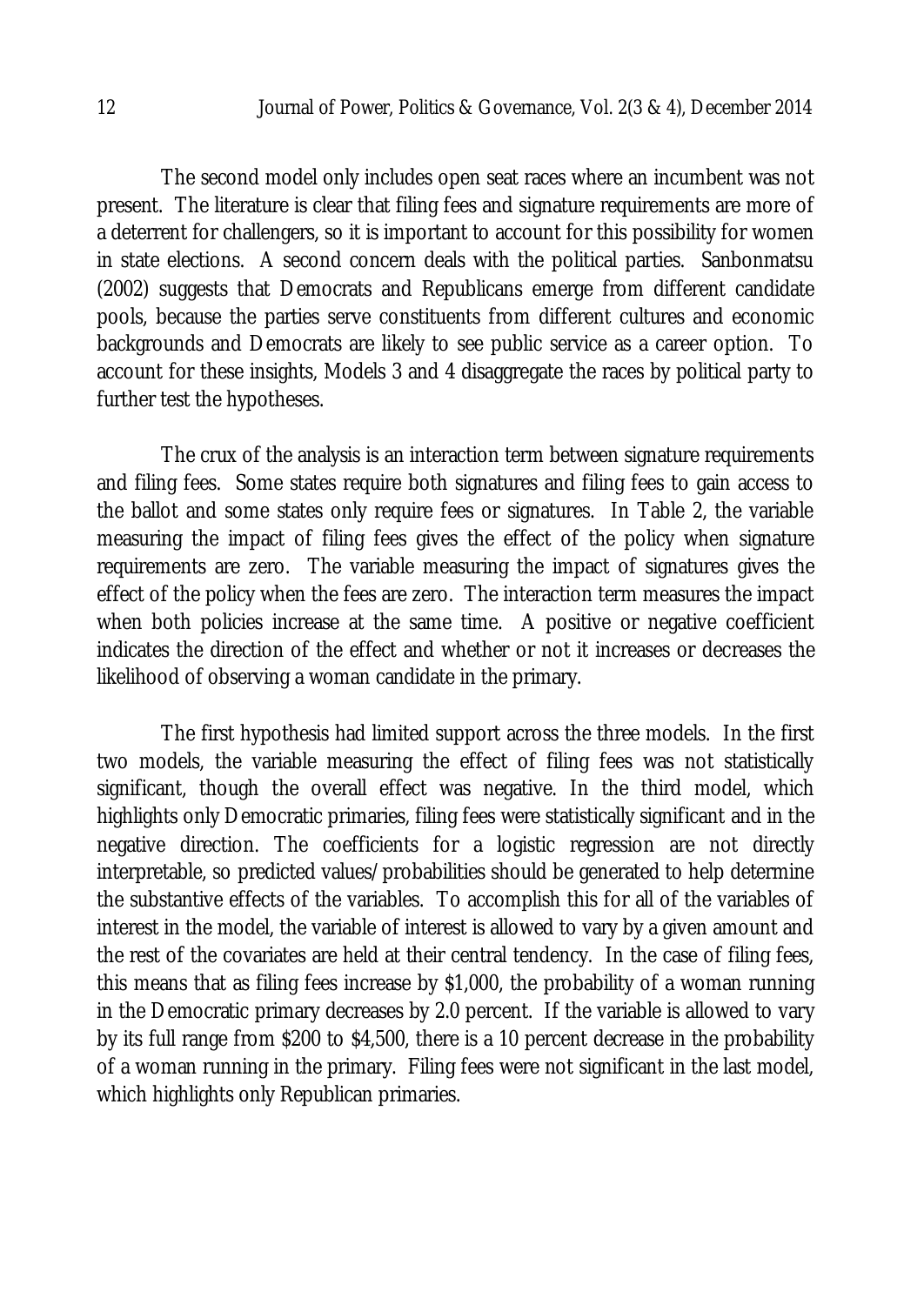| Table 2: Impact of Filing Fees on Likelihood of Woman Candidate Running                                                   |                   |                  |             |             |  |  |
|---------------------------------------------------------------------------------------------------------------------------|-------------------|------------------|-------------|-------------|--|--|
| (Logistic Regression)                                                                                                     |                   |                  |             |             |  |  |
| <b>VARIABLES:</b>                                                                                                         | <b>Full Model</b> | <b>Open Seat</b> | Democrat    | Republican  |  |  |
| Filing Fee Requirements \$1,000's                                                                                         | $-0.0348$         | $-0.0312$        | $-0.0989**$ | 0.0481      |  |  |
|                                                                                                                           | (0.028)           | (0.032)          | (0.037)     | (0.042)     |  |  |
| Signatures for Petitions #1,000's                                                                                         | $-0.1446**$       | $-0.2534**$      | $-0.2419**$ | $-0.0312$   |  |  |
|                                                                                                                           | (0.046)           | (0.054)          | (0.068)     | (0.062)     |  |  |
| <b>Filing Fees X Signatures</b>                                                                                           | $0.1834***$       | $0.2366**$       | $0.3523**$  | 0.0008      |  |  |
|                                                                                                                           | (0.057)           | (0.068)          | (0.085)     | (0.078)     |  |  |
| Legislative Salary (\$1,000's)                                                                                            | $0.0044**$        | $0.0042**$       | $0.0061***$ | $0.0029**$  |  |  |
|                                                                                                                           | (0.001)           | (0.001)          | (0.001)     | (0.001)     |  |  |
| Lower Chamber Race (1,0)                                                                                                  | 0.0572            | 0.0655           | $-0.0174$   | $0.1374***$ |  |  |
|                                                                                                                           | (0.038)           | (0.045)          | (0.054)     | (0.053)     |  |  |
| Democratic Party Primary (1,0)                                                                                            | $0.5797**$        | $0.6526***$      |             |             |  |  |
|                                                                                                                           | (0.028)           | (0.033)          |             |             |  |  |
| District Urban Population (%)                                                                                             | $0.0039**$        | $0.0026***$      | $0.0054***$ | $0.0025***$ |  |  |
|                                                                                                                           | (0.001)           | (0.001)          | (0.001)     | (0.001)     |  |  |
| Women With Bachelor's Degree or Higher (%)                                                                                | $0.0165***$       | $0.0110**$       | $0.0228**$  | $0.0098**$  |  |  |
|                                                                                                                           | (0.002)           | (0.003)          | (0.004)     | (0.003)     |  |  |
| Women in Legislature (%)                                                                                                  | $0.0521***$       | $0.0400**$       | $0.0617**$  | $0.0414***$ |  |  |
|                                                                                                                           | (0.002)           | (0.003)          | (0.004)     | (0.004)     |  |  |
| African Americans in District (%)                                                                                         | $0.0084***$       | $0.0086***$      | $0.0129**$  | 0.0008      |  |  |
|                                                                                                                           | (0.001)           | (0.001)          | (0.001)     | (0.002)     |  |  |
| Hispanic/Latino in District (%)                                                                                           | 0.0015            | $0.0044***$      | 0.0019      | 0.0011      |  |  |
|                                                                                                                           | (0.001)           | (0.002)          | (0.002)     | (0.002)     |  |  |
| Holbrook and Van Dunk Competition Index                                                                                   | $-0.0032*$        | $-0.0041*$       | $-0.0042 +$ | $-0.0014$   |  |  |
| $(\%)$                                                                                                                    |                   |                  |             |             |  |  |
|                                                                                                                           | (0.002)           | (0.002)          | (0.002)     | (0.002)     |  |  |
| Citizen Ideology (0 - 100)                                                                                                | $-0.0104**$       | $-0.0087**$      | $-0.0114**$ | $-0.0096**$ |  |  |
|                                                                                                                           | (0.001)           | (0.001)          | (0.002)     | (0.002)     |  |  |
| <b>District Population (LN)</b>                                                                                           | $-0.0786**$       | $-0.0526*$       | $-0.1239**$ | $-0.0366$   |  |  |
|                                                                                                                           | (0.019)           | (0.023)          | (0.028)     | (0.027)     |  |  |
| Seats in Legislature (#Total)                                                                                             | $-0.0014**$       | $-0.0008*$       | $-0.0026**$ | $-0.0003$   |  |  |
|                                                                                                                           | (0.000)           | (0.000)          | (0.000)     | (0.000)     |  |  |
| 2001 Election+                                                                                                            | $0.8361**$        | $0.6835***$      | $1.1510**$  | $0.5638**$  |  |  |
|                                                                                                                           | (0.132)           | (0.171)          | (0.188)     | (0.189)     |  |  |
| 2003 Election+                                                                                                            | $0.5187**$        | $0.4259**$       | $0.5362**$  | $0.5051***$ |  |  |
|                                                                                                                           | (0.107)           | (0.134)          | (0.153)     | (0.149)     |  |  |
| 2009 Election+                                                                                                            | $0.5328**$        | 0.2314           | $0.7099**$  | $0.4137 +$  |  |  |
|                                                                                                                           | (0.155)           | (0.211)          | (0.222)     | (0.214)     |  |  |
| Constant                                                                                                                  | $-1.7943**$       | $-1.5708**$      | $-0.9843**$ | $-1.9708**$ |  |  |
|                                                                                                                           | (0.243)           | (0.287)          | (0.351)     | (0.339)     |  |  |
| Panels/Groups (Districts)                                                                                                 | 23,316            | 16,402           | 10,110      | 13,206      |  |  |
| Observations                                                                                                              | 37,306            | 21,033           | 16,925      | 20,381      |  |  |
| Wald Chi <sup>2</sup>                                                                                                     | $1,143.64***$     | $675.36***$      | $619.59**$  | 227.69**    |  |  |
| Correctly Classified (%)                                                                                                  | 72.6              | 71.3             | 66.7        | 77.4        |  |  |
| Robust standard errors in parentheses ** $p < 0.01$ , * $p < 0.05$ , + $p < 0.1$ .<br><b>+All fixed year effects were</b> |                   |                  |             |             |  |  |
| included as covariates, but only the significant variables are presented.                                                 |                   |                  |             |             |  |  |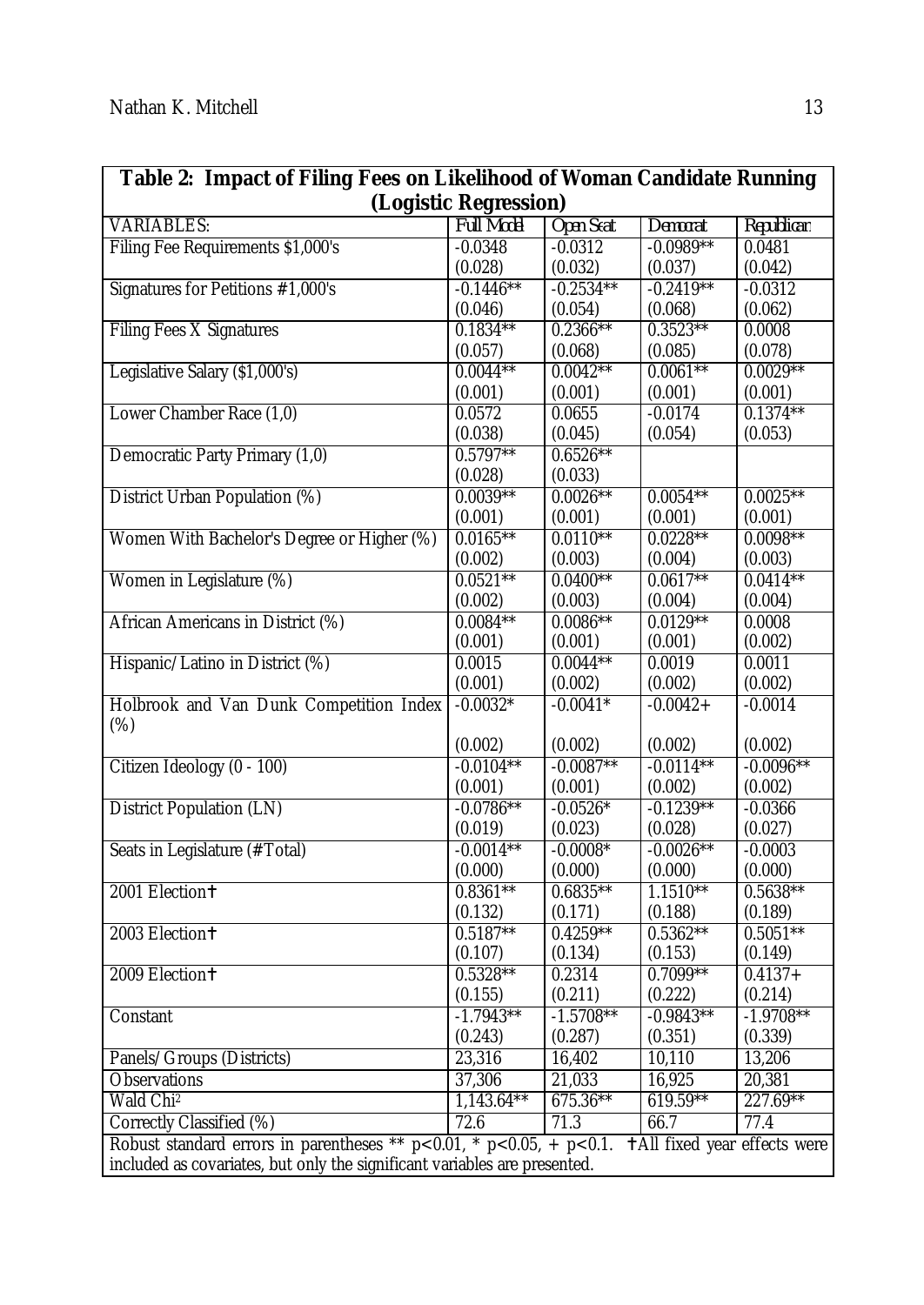The second hypothesis was not supported by the data and the models showed surprising results. The literature had suggested that signature requirements were seen as an alternative to filing fees and would be preferable institutional arrangements for women running for political office. This does not seem to be the case. The variable measuring signature requirements was statistically significant and in the negative direction for the first, second, and third model. In the fourth model it was not statistically significant. In the full model, if the amount of signatures/petitions required increased by 1,000 and all other factors were held at their central tendency, women were 4 percent less likely to run in that state's primary election. The maximum effect, where signatures were allowed to vary from 5 to 5,000, reduced the probability of women running in that state's primary by almost 15 percent if other factors were held constant. Higher signature requirements had the greatest negative impact for challengers, as shown in Model 2. The maximum impact of the variable in this model was that women were 20 percent less likely to be present in the primary in situations where states had a large signature requirements.

To provide more clarification as to the impact of this variable, I have graphed predicted probabilities by allowing the signature requirements to vary across its full range, while keeping other covariates at their central tendency. Figure 1 shows the results from the full dataset in Model 1. At a signature requirement of zero, the probability of observing a woman candidate is around 30 percent if other factors are held constant. Each additional 1,000 signatures decreases the likelihood even further.

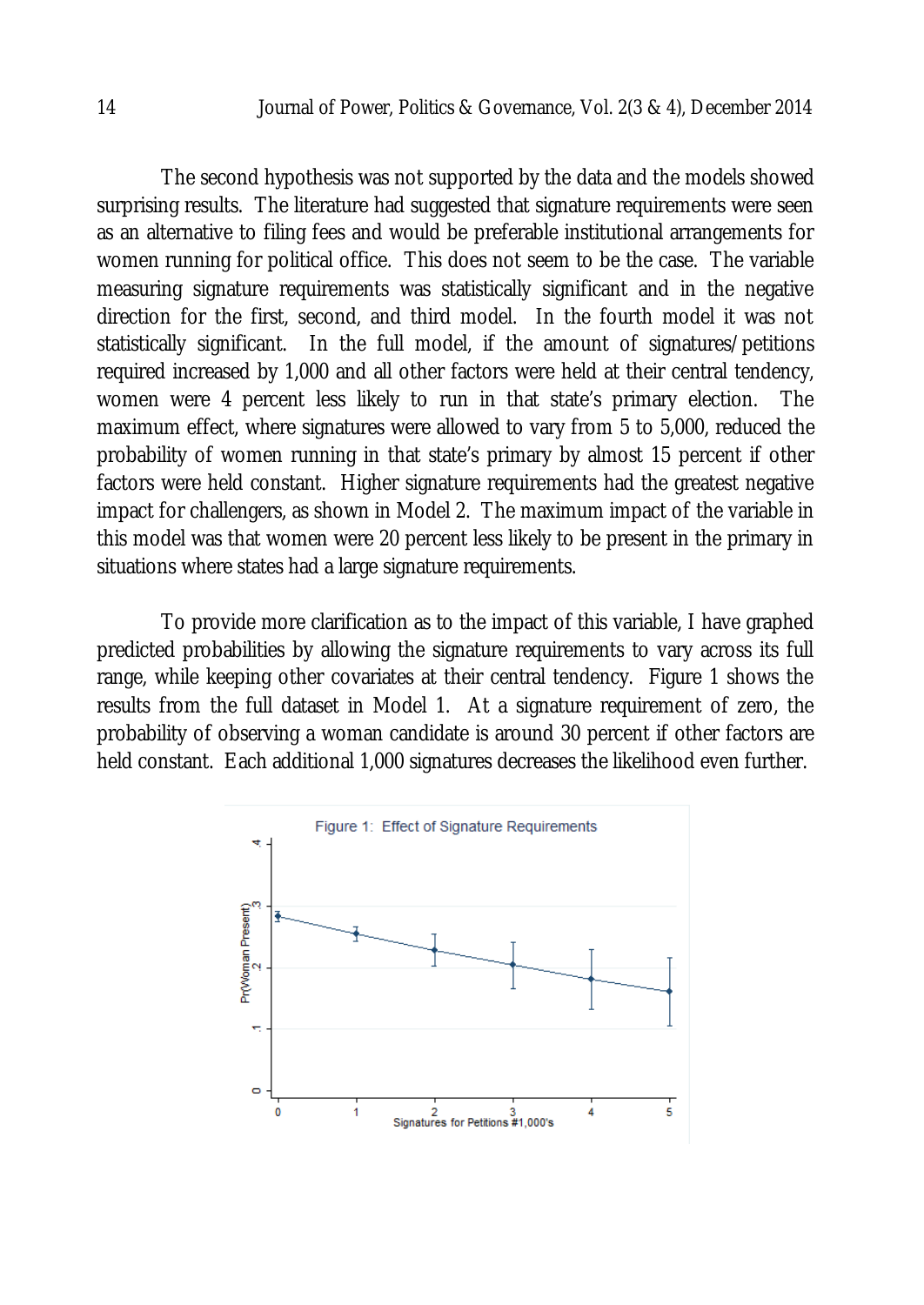The third hypothesis suggesting that in states with both filing fees and signature requirements, women candidates would be less likely to run for political office was not supported. The data showed the opposite effect. In the first, second, and third models, women candidates were more likely to be present in the primaries of states with both primary elections and filing fees. In the fourth model the interaction was not statistically significant. Because interaction terms are harder to interpret in a multiple regression model, I have produced a graph of predicted values derived from the values in Model 1. Figure 2, below shows the marginal impact of filing fees with respect to each level of signatures on the probability of a woman candidate being present in the primary. All other covariates were held at their central tendency. At the maximum amount, women candidates almost have a 15 percent higher probability of being present in primaries where filing fees and signatures are present. This finding is due to the fact that some states like Idaho only have a requirement of 50 signatures and \$30.00 for a filing fee. Many of the requirements are not onerous for states that required both signatures and fees.



In terms of the control variables, the relationships were as expected. Salary, as a benefit to office, was statistically significant and positively related to the presence of women candidatesin the first three models. In the fourth model, salary was not statistically significant for Republican candidates. The type of office was not statistically significant for the first three models, but was statistically significant for the fourth. Republican women were more likely to be present in the primary races for the upper chamber than the lower chamber.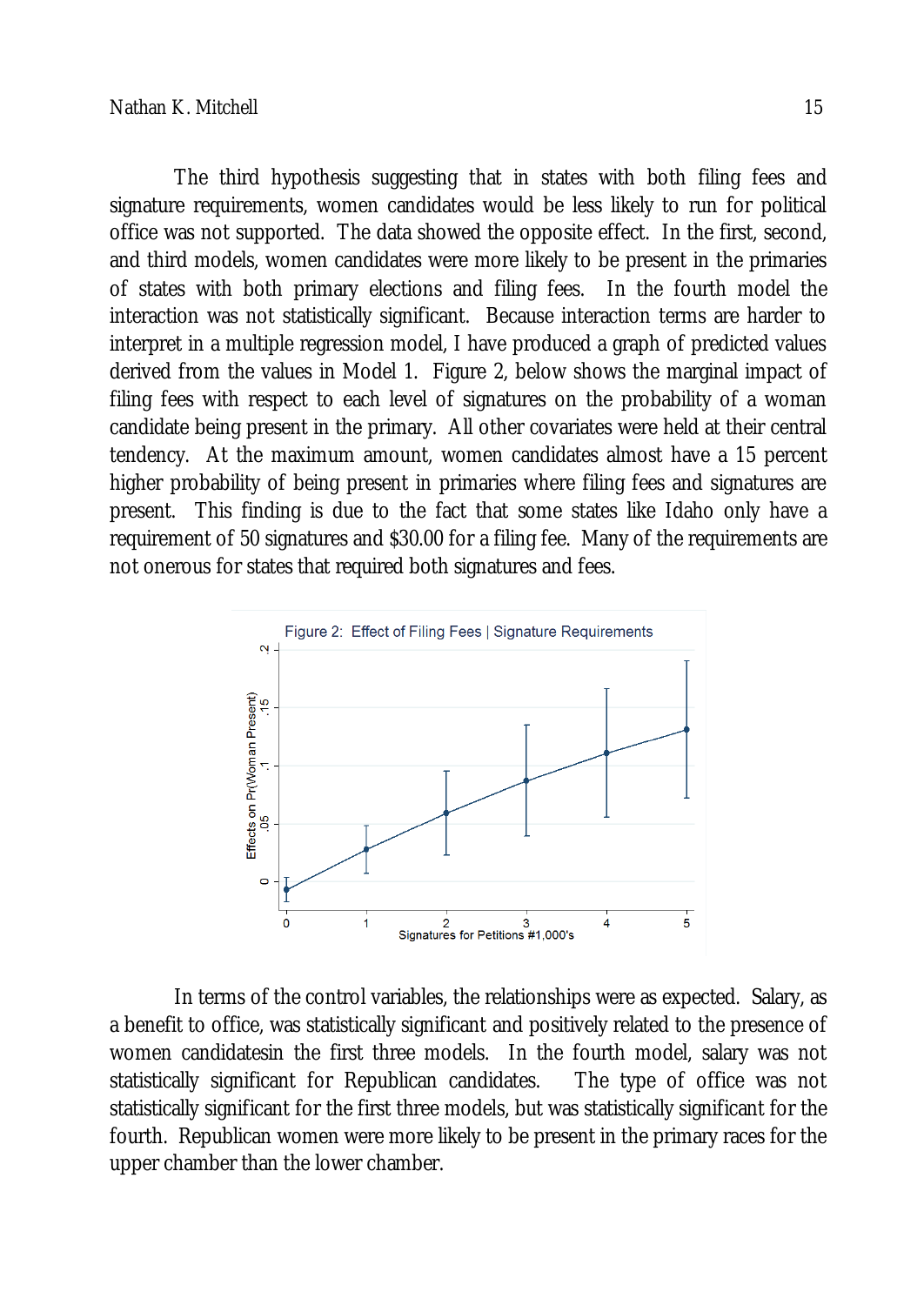These findings indicate that the professionalism of the legislature was significant predictor for the entry of most women into the primaries, though the office prestige was only important for the Republicans.

In terms of the variables measuring the impact of an eligibility pool in a district, all of the variables were statistically significant and positive across all models. District urbanization, women with a college degree in a legislative district, and the percentage of women in the legislature were all positively related to the presence of women candidates in the primary. In terms of the diversity variables highlighted by Palmer & Simon (2008), the variable measuring the percentage of African Americans in a district were statistically significant for the first three models, but not in the fourth. This was expected, as higher percentages of African Americans are not likely to matter in Republican primaries. The variables measuring the percentage of Latinos/Hispanics in a district was only significant in the second model measuring the open seat primaries.

The variables measuring the political environment of the state produced results that were mostly expected. The index of competition was statistically significant and negatively related to the presence of women candidates in the first three models but was not statistically significant in the fourth. So, in the full model, open seat model, Democrat model, women were less likely to be present in states that were more competitive. Across all four models, citizen ideology was negatively related and statistically significant. This means that women were less likely to be present in states with a historically liberal electorate, which is probably due to increased competition with Democratic males. Women were also less likely to be present in states with larger populations or more seats in the electorate. The only year variables that were statistically significant were 2001, 2003, and 2009 and this is due to only a few states running elections in those time periods.

#### **4.1. Conclusion**

The data presented in this paper show that ballot access rules do matter, but not as expected. Both filing fees and signature requirements reduced the likelihood of women candidates being present in the primary. Filing fees only mattered in the Democratic primary model. Though the coefficients were negative across all of the models, the variable was not statistically significant. For most situations, women were just as likely to appear in states with higher filing fees as states with lower fees.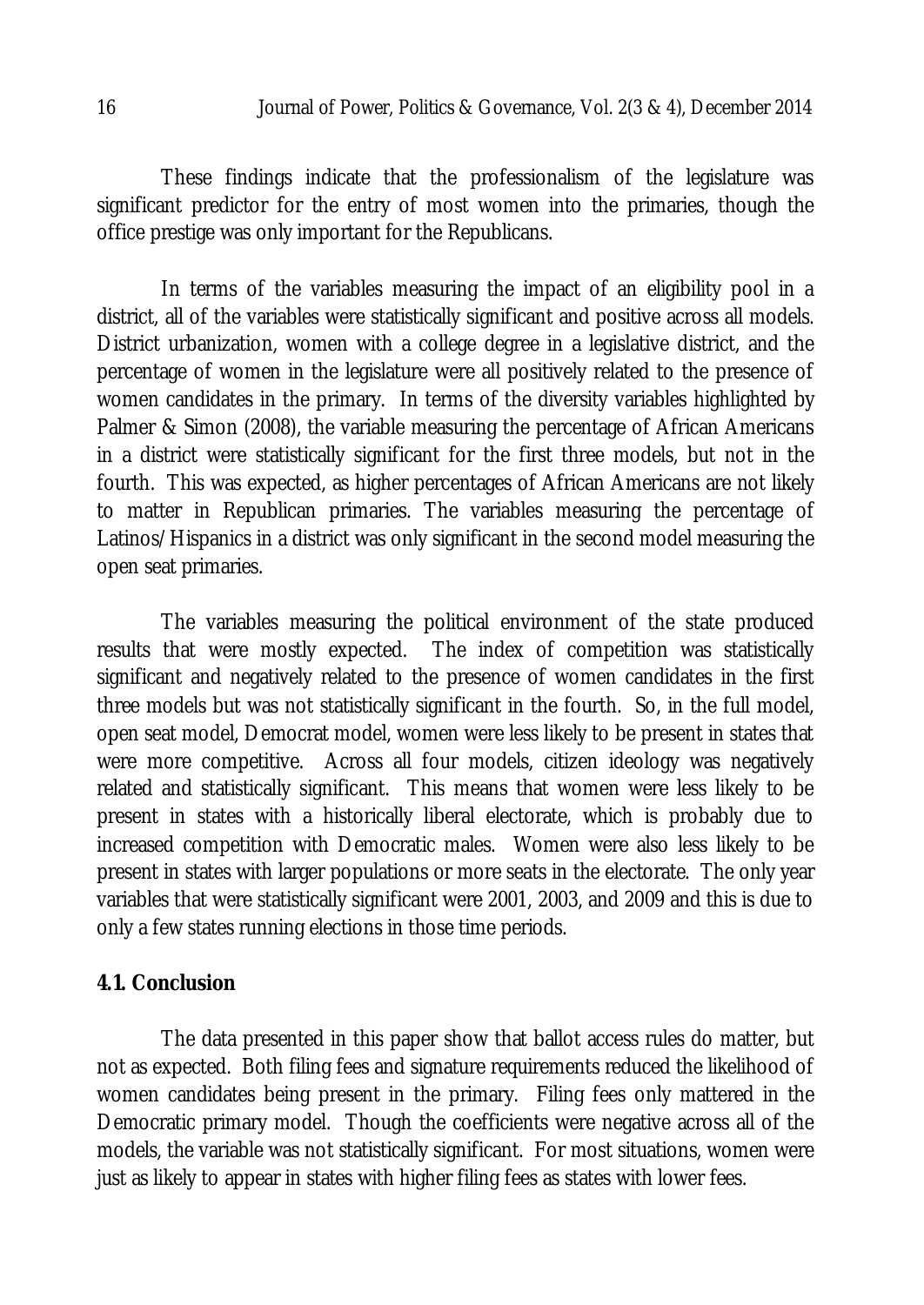The interesting finding was that the signature requirements seemed to have a more chilling effect for women candidates, which is contrary to expectations from the literature. Because women often have a more difficult time deciding to start their campaign than men do, they may not have the organizational capacity to pull together enough signatures early on to run for office. State elections tend to be harder for "self" starting candidates, because there is little interest in candidates until they win the primary (Burrell, 1992; Kazee& Thornberry, 1990).

Though the filing fees can get expensive to run for state legislative office, many candidates can probably foot the bill themselves. This expectation is somewhat different compared to the findings from Congressional elections, where fees are seen to be the greater problem and hurt new candidates. For example, the fees paid to run for congressional office can be quite high. To run for US House of Representatives in Florida, a potential candidate has to pay \$10,440, but to run for State Representative, a potential candidate has to pay \$1,781 (Florida Division of Elections, 2013). This type of difference in offices is very similar across all of the states that use fees.

Ballot access rules work as intended in the states. They are expected to ward off "frivolous" candidacies and to protect the power of incumbents. This study has shown that they also negatively impact the likelihood that women candidates will enter the race. Given that women candidates already face some challenges with 1.) deciding to run for office and 2.) developing a campaign organization early in the race, these additional barriers are problematic. This findings are robust across four different tests. Women running in the Democratic Party are more likely to be impacted from filing fees and signatures than women running in the Republican Party. Many states have reduced the requirements to run for state legislative office over the last few years, but several states have increased the requirements, especially for independents and third parties. The signature or petition requirements by many states are probably greater than they need to be.

To counter some of the critiques relating to ballot access, some states are allowing candidates to have options. In Texas, for example, candidates may chose the signatures or to pay a filing fee. In other states, the requirements have dropped down the almost nothing. For example, candidates in New Hampshire can pay as little as \$10.00 to run for the state senate.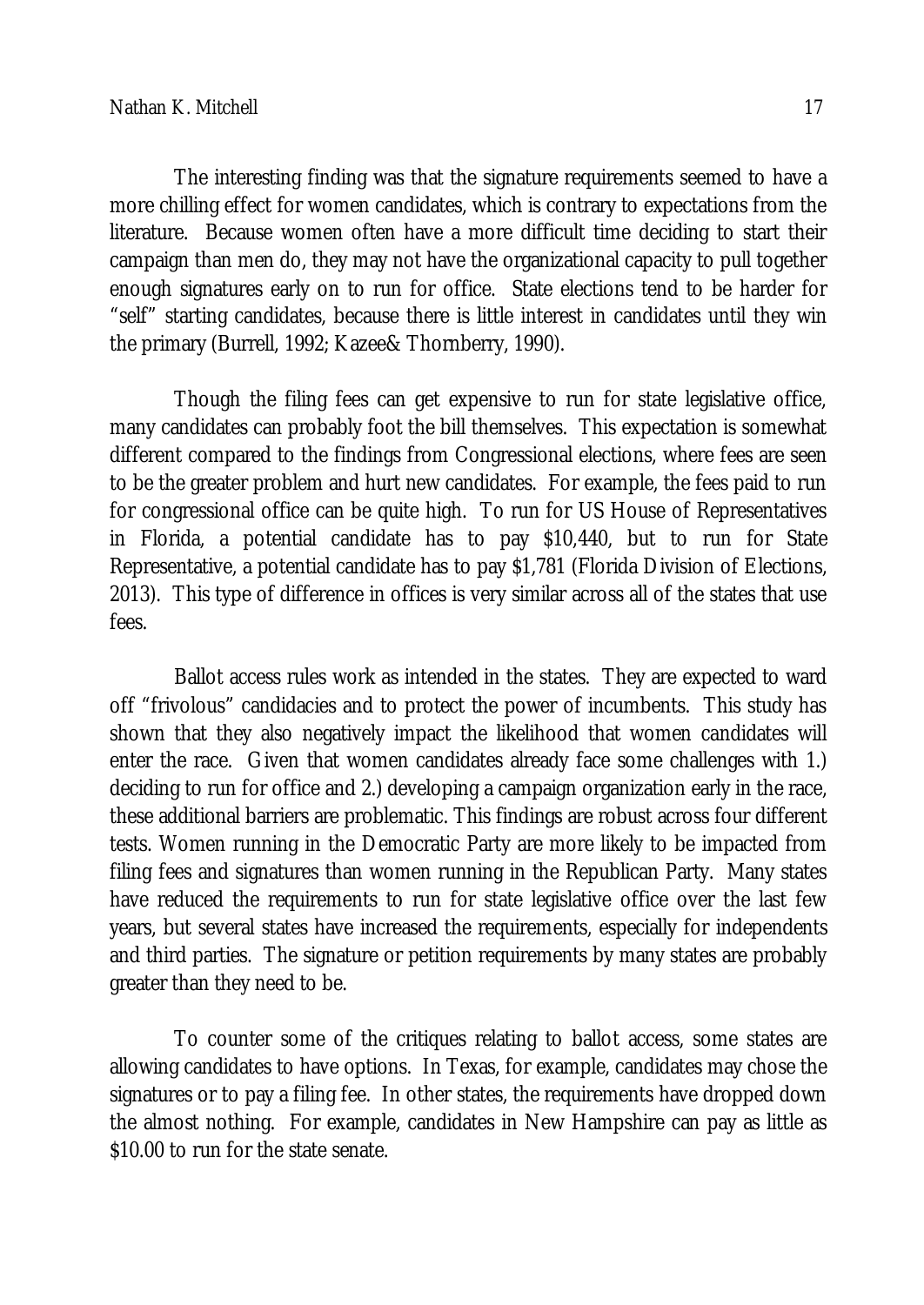One interesting phenomena is that in several states, the parties get to pick the ballot access requirements for their members. Five states allow for this. The Arkansas Republican Party has been in the news recently for almost doubling their filing fee requirements (Lauer, 2014). States with partisan control over ballot access have some of the highest requirements to gain entry into the primary or convention in the country. Women candidates are also less likely to be present in primaries held in states with partisan ballot access control. In the data presented in this study, women were present in 28 percent of the races where the state controlled access to the ballot, but women only were present in 23 percent of the races where the parties controlled access to the ballot. A chi<sup>2</sup> test was run on this data and produced a test statistic of 37.63, which is statistically significant at the 0.01 level.

The take away from this study is that policies that make access to the ballot more difficult need to be examined carefully. There are some unintended consequences. Though these laws do not treat women differently than men, it seems that they do have differing impacts on women candidates. As women are usually less likely to seek office in the first place (See Jenkins, 2007; Carroll &Sanbonmatsu 2013), are somewhat risk adverse, and are less likely to engage in campaign activity on their own behalf, these barriers may be keeping out qualified candidates. Having flexible options on how to qualify for the ballot for candidates is an important first step in remedying this concern. A second step is for the state to set clear guidelines for all candidates. While it is important for parties to control which candidates are allowed on the ballot, their choices may negatively impact women or other political minorities. States that set guidelines for ballot access do a far better job getting women to run that states where the parties control the access.

### **5.1. Works Cited**

- Abramowitz, A.I. ., Alexander, B., & Matthew Gunning, M. (2006). Incumbency, Redistricting, and the Decline of Competition in US House Elections. The Journal of Politics. 68(1), 75-88.
- Beck, N. and Katz, J. (1995). What to do (and not to do) with time-series cross-section data. TheAmerican Political Science Review. 89(3), 634-645.
- Berry, W.D., Ringquist, E.J. , Fording, R.C., & Hanson, R.L. (1998). Measuring citizen andgovernment ideology in the American states, 1960–93. American Journal of PoliticalScience. 42, 327–48.
- Berry, W.D., Berkman, M.D., &Schneiderman, S. (2000). Legislative professionalism and incumbent reelection: The development of institutional boundaries. American Political Science Review. 94(4), 859-874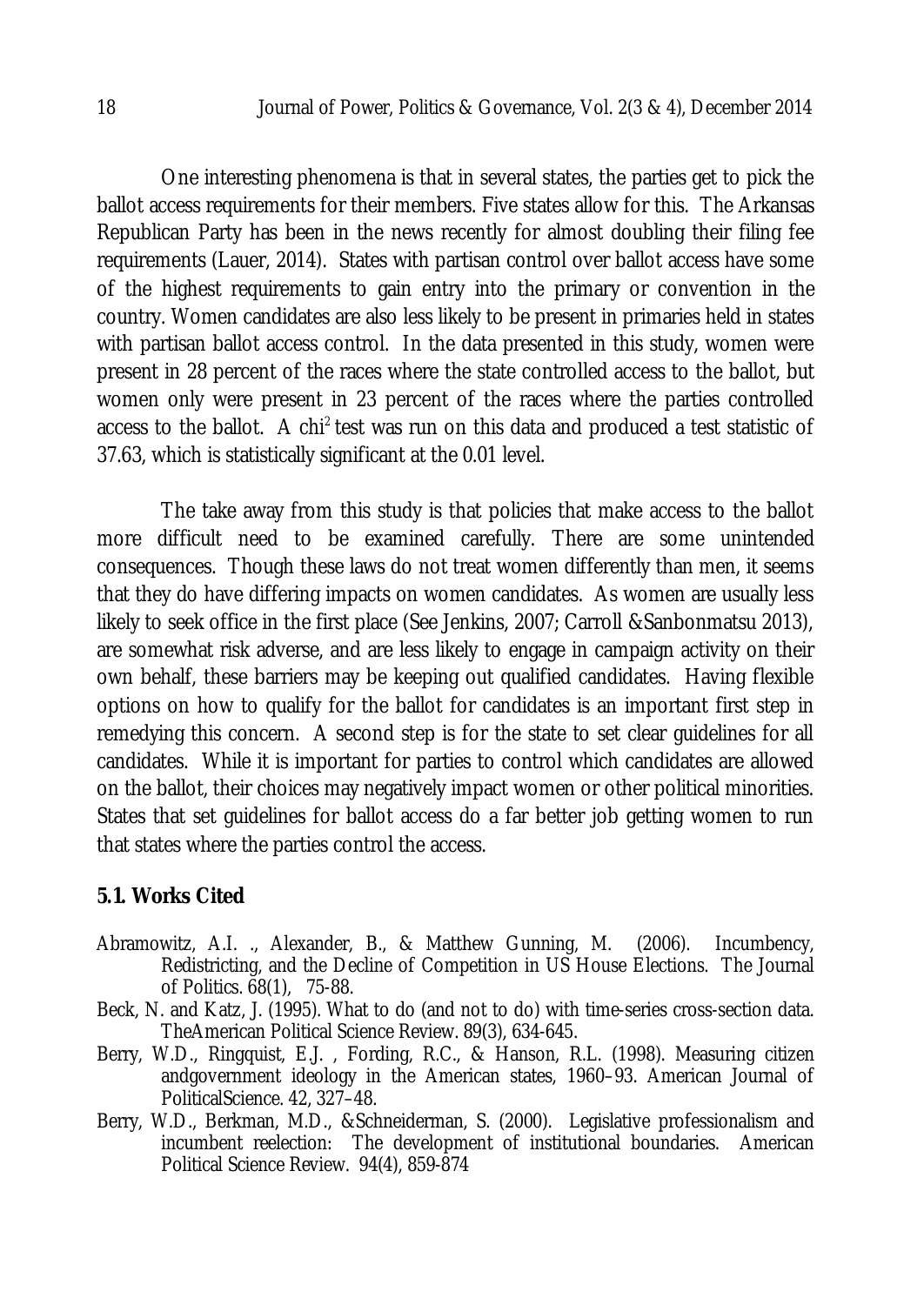- Biersack, R., Herrnson, P.S., &Wilcox, C. (1993). Seeds for success: Early money in congressional elections. Legislative Studies Quarterly. 18(4), 535-551.
- Black, G. (1972). A theory of political ambition: Career choices and the role of structural incentives." The American Political Science Review. 66(1), 144-159.
- Burrell, B. (1992). Women candidates in open-seat primaries for the U.S. House: 1968- 1990." Legislative Studies Quarterly. 17(4), 493-508.
- Burrell, B. (1994). A woman's place is in the house: Campaigning for congress in the feminist era. Ann Arbor, MI: University of Michigan Press.
- Carroll, S. (1994). Women as candidates in American politics. ( $2<sup>nd</sup>$  ed.) Bloomington, IN: Indiana University Press.
- Carroll, S. J.&Sanbonmatsu, K.. 2013. More women can run: Gender and pathways to the state legislatures. New York, NY: Oxford University Press.
- Center for the American Woman and Politics (CAWP). (2014, May 5). Fact sheets on women in state legislatures. Retrieved from http://www.cawp.rutgers.edu/fast\_facts/levels\_of\_office/StateLeg-CurrentFacts.php.
- Center for Responsive Politics.(2014, June 8). The big picture. Retrieved fromhttps://www.opensecrets.org/bigpicture/reelect.php
- Constantini, E. (1990). Political women and political ambition: Closing the gender gap.American Journal of Political Science. 34(3), 741-770.
- Council of State Governments. (Various Years). Book of the states. Lexington KY: Council of State Governments.
- Darcy, R., Welch, S. & Clark, J. (1987). Women, elections, and representation. New York: Longman Press.
- Dowling, C. (2008, January). The institutional cost of running for office. Ballot access and candidate emergence in House elections. Paper presented at the Annual Meeting of the Southern Political Science Association, New Orleans, LA.
- Elder, L. (2004). Why women don't run: Explaining women's representation in America's political institutions. Women & Politics. 26(2), 27-56.
- Farrar-Myers, V. (2003). A war chest full of Susan B. Anthony dollars: Fund-raising issues for female presidential candidates. In R. P. Watson & A. Gordon (Eds.)Anticipating madam president. Boulder, CO: Lynne Rienner Publishers.
- Florida Division of Elections. (2013, November). 2014 state qualifying handbook. Retrieved from http://election.dos.state.fl.us/candidate/Qualifying-info.shtml.
- Fox, R. L. & Lawless, J. (2004). Entering the arena? Gender and the decision to run for office. American Journal of Political Science. 48(2), 246-280.
- Fox, R. L. & Lawless, J. (2005). To run or not to run for office: Explaining nascent political ambition. American Journal of Political Science. 49(3), 642-659.
- Hogan, R. E. (2003). Institutional and district-level sources of competition in state legislative elections. Social Science Quarterly. 84(3), 543-560.
- Hogan, R. E. (2004). Challenger emergence, incumbent success, and electoral accountability in state legislative elections." The Journal of Politics. 66(4), 1283-1303.
- Holbrook, T. M. & Van Dunk, E (1993). Electoral competition in the American states. The American Political Science Review. 87(4), 955-962.
- Jacobson, G.C. &Kernell, S. (1981). Strategy and choice in congressional elections. New Haven: Yale University Press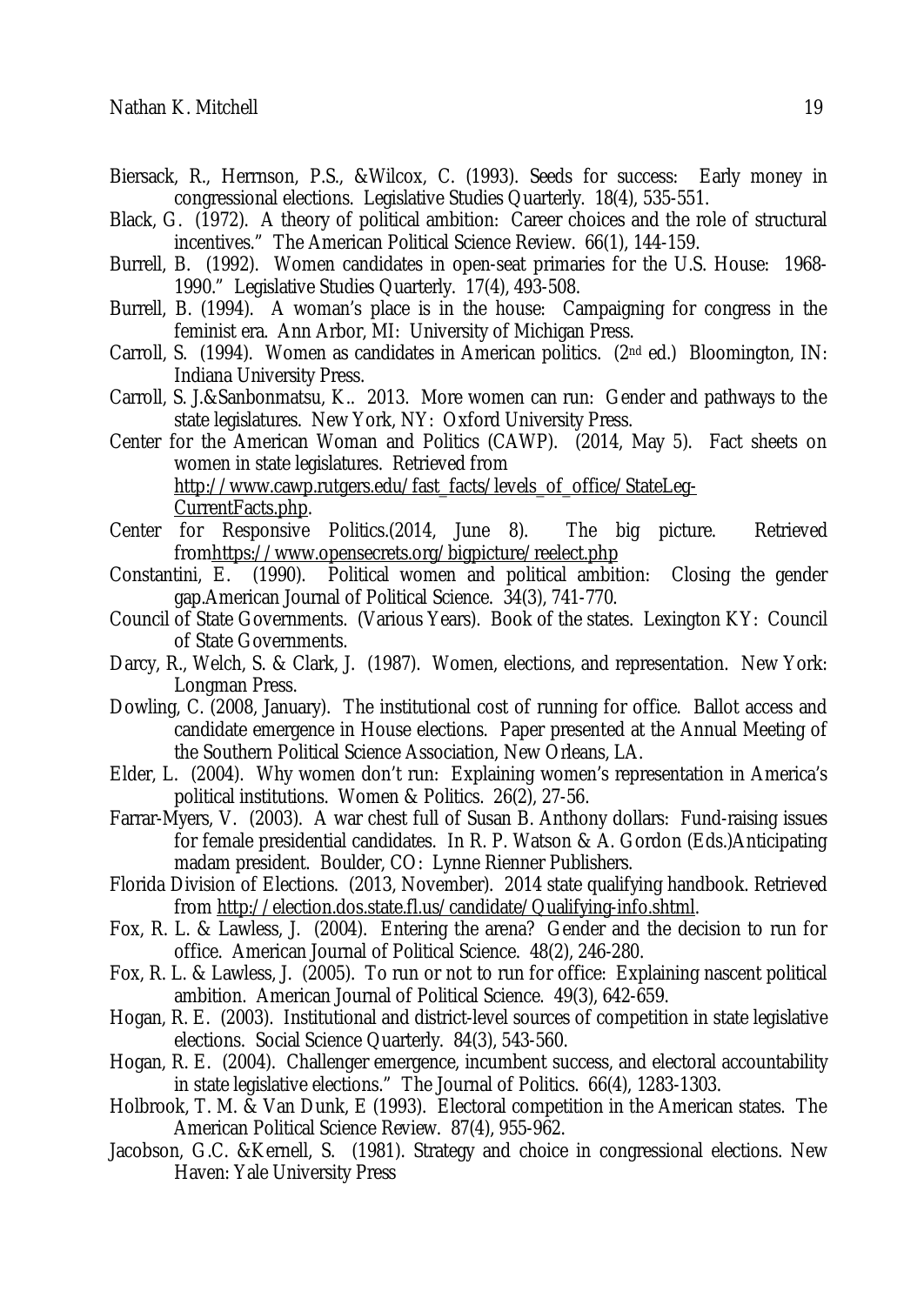- Jenkins, S. (2007). A woman's work is never done?: Fund-raising perception among female state legislators. Political research quarterly, 60(2), 230-239.
- Kazee, T.A. & Thornberry, M. C. (1990). Where's the party? Congressional candidate recruitment and American party organizations. Western Political Quarterly 43, 61-80.
- King, J. D. (2002). Single member districts and the representation of women in American state legislatures: The effects of electoral system change. State Politics and Policy Quarterly. 2(2), 161-175.
- Kirkpatrick, J. (1974). Political Woman. New York, NY: Basic Books.
- Lawless, J. L. & Fox, R. (2005). It takes a candidate: Why women don't run for office. New York, NY: Cambridge University Press.
- Lawless, J. L. & Fox, R. (2010). If Only They'd Ask: Gender, Recruitment, and Political Ambition." Journal of Politics 72(2), 310-326.
- Lawless, J. L. & Fox, R. (2010). It still takes a candidate: Why women don't run for office. New York, NY: Cambridge University Press.
- Lawless, J.L. & Pearson, K. (2008). The primary reason for women's underrepresentation? Reevaluating the conventional wisdom. Journal of Politics. 70(1), 67-82.
- Lauer, C. (2014, January 15). State GOP raises filing fees for 9 races; Democrats bump up 4. ArkansasOnline. Retrieved from http://www.arkansasonline.com/news/2014/jan/15/state-gop-raises-filing-fees-9 races-demo-20140115/.
- Maisel, L. S. & Stone, W. (1997). Determinates of candidate emergence in U.S. House elections: An exploratory study. Legislative Studies Quarterly. 22, 79-96.
- Matland, R.E.& Brown, D.D. (1992).District magnitude's effect on female representation in state legislatures. Legislative Studies Quarterly. 17(4), 469-492.
- McDermott, M. L. (1997). Voting cues in low-information elections: Candidate gender as a social information cariable in contemporary United States elections." American Journal of Political Science. 41(1), 270-283.
- Moncrief, G.F. (1999). Recruitment and retention in U.S. state legislatures. Legislative Studies Quarterly. 24(2), 173-208.
- National Institute for Money in State Politics. (December 10, 2010.) Contributor summaries [API and Codebook]. Retrieved, http://www.followthemoney.org/.
- Nechemias, C. (1985). Geographic mobility and women's access to U.S. legislative seats. Western Political Quarterly. 38(2), 119-131.
- Niven, D. (1998). The missing majority: The recruitment of women as state legislative candidates. Westport, CT: Praeger.
- Niven, D. (2006). Throwing your hat out of the ring: Negative recruitment and the gender imbalance in state legislative candidacy. Politics and Gender. 2, 473-489.
- Norrander, B& Wilcox, C. (1998). The geography of gender power: Women in state legislatures. In S. Thomas & C. Wilcox. (Eds.) Women and Elective Office: Past, Present, and Future. New York, NY: Oxford University Press.
- Palmer, B. & Simon, D. (2008). Breaking the political class ceiling: Women and congressional elections. New York, NY: Routledge.
- Pew Research Center. (2014, May 19). For 2016 hopefuls, Washington experience could do more harm than good. Retrieved from http://www.people-press.org/2014/05/19/for-2016-hopefuls-washingtonexperience-could-do-more-harm-than-good/.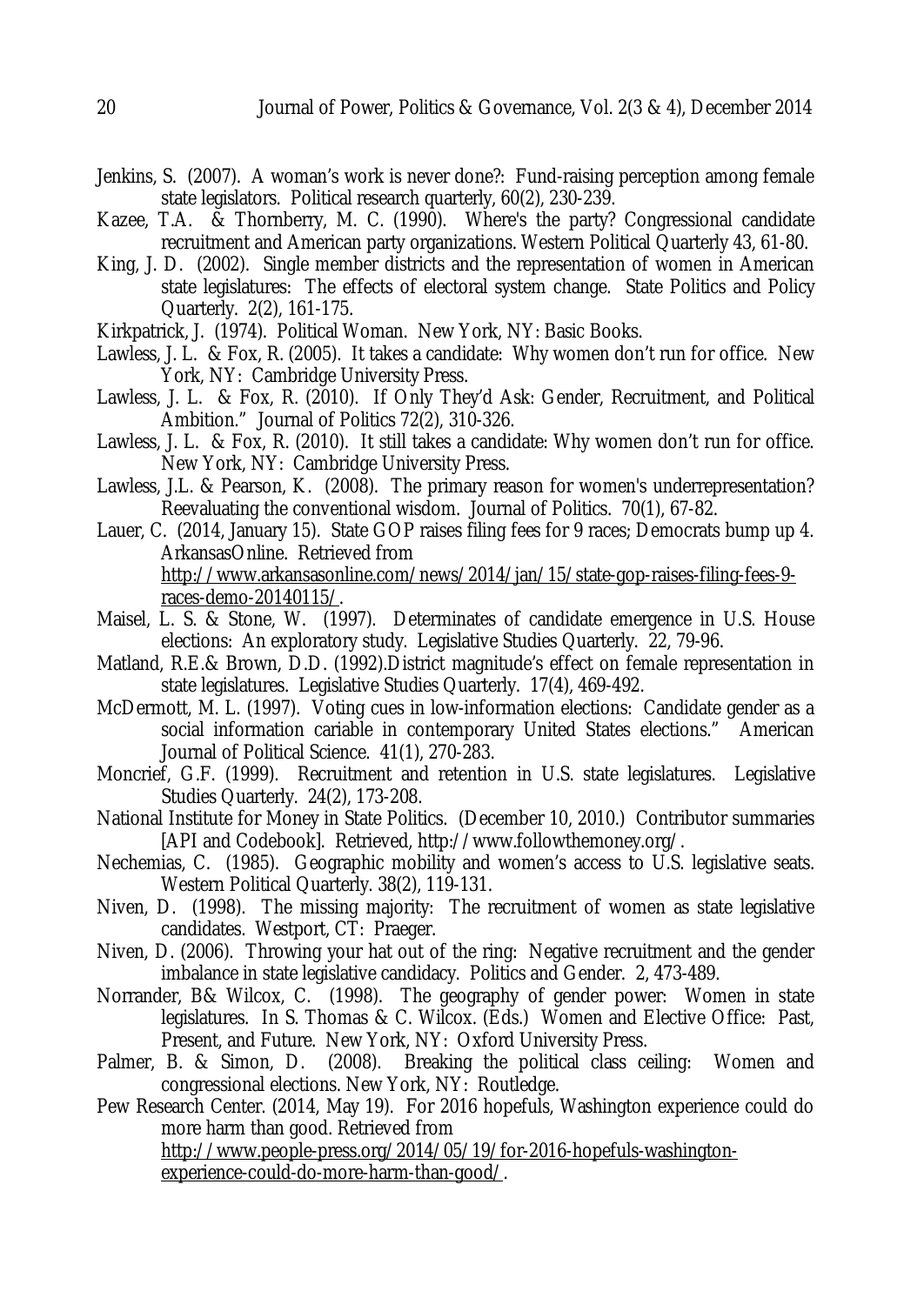- Primo, D. M., Jacobsmeier, M.L., &Milyo, J. (2007). Estimating the impact of state policies and institutions with mixed-level data." State Politics and Policy Quarterly. 7(4), 446- 459.
- Sanbonmatsu, K. (2002). Political parties and the recruitment of women to state legislatures. The Journal of Politics. 64(3), 791-809.
- Sanbonmatsu, K. (2006). Where women run: Gender and party in the American states. Ann Arbor, MI: University of Michigan Press.
- Sanbonmatsu, K. (2006). Do Parties Know 'That Women Win'? Party Leader Beliefs about Women's Electoral Chances. Politics & Gender. 2, 431-450.
- Schlesinger, J.A. (1966). Ambition and politics: Political careers in the United States. Chicago, IL: Rand McNally.
- Squire, P. (2007). Measuring state legislative professionalism: The squire index revisited. State Politics & Policy Quarterly. 7(2), 211-227
- Stratmann, T. (2005) Ballot access restrictions and candidate entry in elections." European Journal of Political Economy, 21(1), 59-71.
- Uhlander, C.J. &Schlozman, K. L. (1986). Candidate gender and campaign receipts. The Journal of Politics. 48(1), 30-50.
- United States Census. (April 10, 2010). Genealogy Data: Frequently Occurring Surnames from Census 1990 – Names Files. Retrieved,

http://www.census.gov/genealogy/www/data/1990surnames/names\_files.html

- United States Census. (March 12, 2014.) 2010 Census Data and Resources [P.L. 94-171 Summary Files.] Retrieved, https://www.census.gov/rdo/data/2010\_census.html.
- Weber, R.E. Tucker, H.J., & Brace, P. (1991). Vanishing marginals in state legislative elections. Legislative Studies Quarterly. 16(1), 29-47.
- Welch, S. (1977). Women as political animals? A test of some explanations for male-female political participation differences. American Journal of Political Science. 21(4), 711- 730.
- Welch, S. &Studlar, D.T. (1990). Multi-Member Districts and the Representation of Women: Evidence from Britain and the United States. The Journal of Politics. 52(2), 391-412.
- Welch, S. &Studlar, D.T. (1996). The opportunity structure for women's candidacies and electability in Britain and the United States." Political Research Quarterly. 49(4): 861-874.
- Welch, S. &Thomas, S. (1991). Do Women in public office make a difference? In S. J. Carroll, D. Dodson, & R.B. Mandel (Eds.)Gender and policy making. New Brunswick, NJ: Center for the American Women and Politics, Eagleton Institute of Politics, Rutgers University.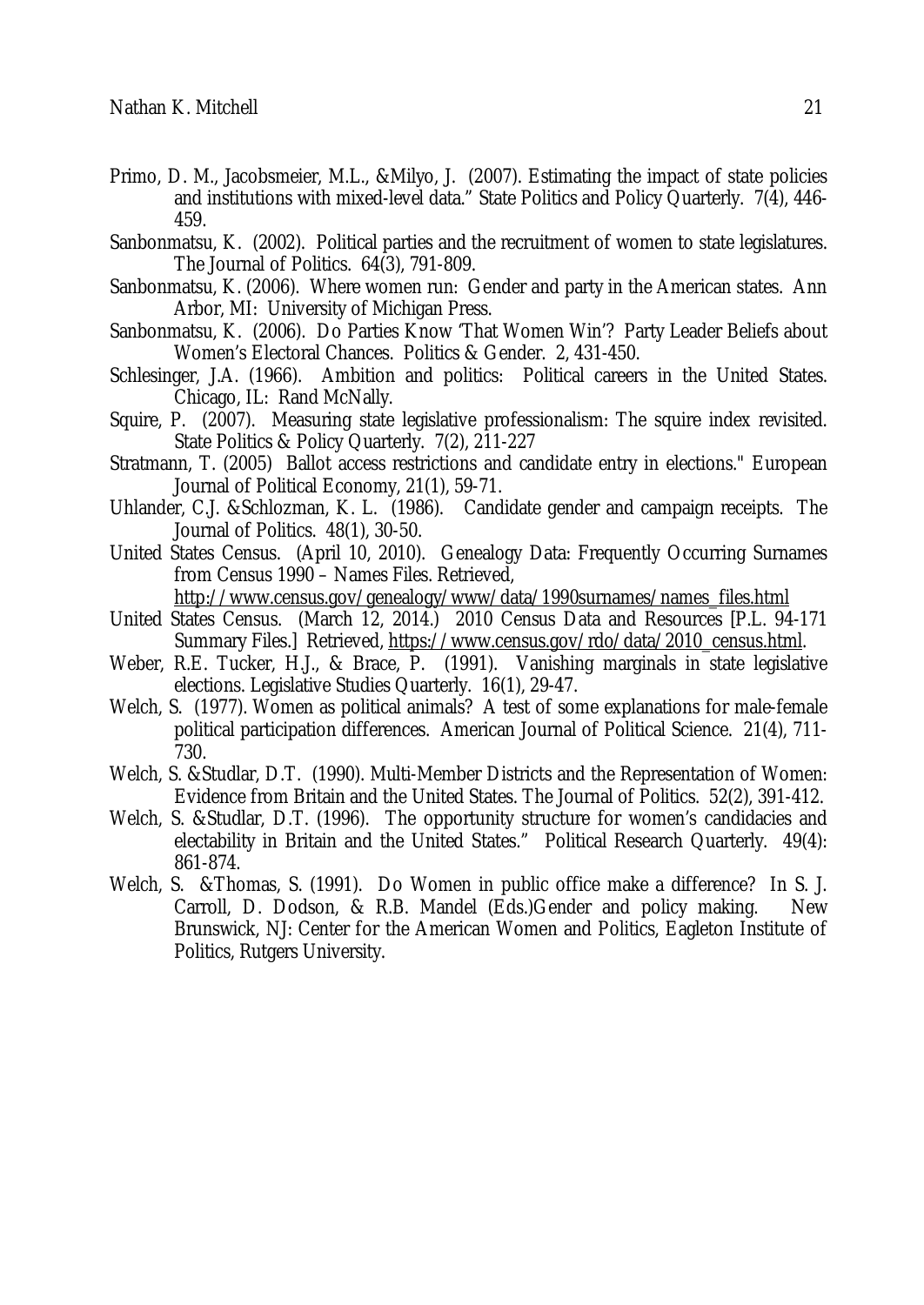| 6.1. Appendix: Filing Fees and Signature Requirements for State Legislative |  |  |  |
|-----------------------------------------------------------------------------|--|--|--|
| <b>Primaries</b>                                                            |  |  |  |

| <b>State</b>         | House             | <b>Senate</b>     | <b>House Filing</b> | <b>Senate Filing</b> | <b>Party Control</b> |
|----------------------|-------------------|-------------------|---------------------|----------------------|----------------------|
|                      | <b>Signatures</b> | <b>Signatures</b> | Fees                | Fees                 |                      |
| Alabama              | $\pmb{0}$         | 0                 | 1100                | 1100                 | Yes                  |
| Alaska               | $\overline{0}$    | $\overline{0}$    | 100                 | 100                  | $\overline{N}$       |
| Arizona              | 1100              | 1100              | $\overline{0}$      | $\overline{0}$       | $\overline{N}$       |
| <b>Arkansas</b>      | 0                 | $\overline{0}$    | 3500                | 4500                 | Yes                  |
| California           | 1500              | 3000              | 952                 | 952                  | <b>No</b>            |
| Colorado             | 1000              | 1000              | $\overline{0}$      | $\overline{0}$       | $\overline{N}$       |
| Connecticut          | 500               | 2000              | $\overline{0}$      | $\overline{0}$       | Yes                  |
| Delaware             | $\mathbf 0$       | $\pmb{0}$         | $\overline{0}$      | $\overline{0}$       | Yes                  |
| Florida              | $\overline{0}$    | $\overline{0}$    | 1782                | 1782                 | $\overline{N}$       |
| Georgia              | $\overline{0}$    | $\overline{0}$    | 400                 | 400                  | <b>No</b>            |
| Hawaii               | $\overline{15}$   | 15                | 250                 | 250                  | <b>No</b>            |
| Idaho                | 50                | 50                | $\overline{30}$     | 30                   | $\overline{N}$       |
| <b>Illinois</b>      | 1000              | 1500              | $\overline{0}$      | $\overline{0}$       | $\overline{N}$       |
| Indiana              | 1000              | 1000              | $\overline{0}$      | $\overline{0}$       | $\overline{N}$       |
| Iowa                 | 50                | 100               | $\overline{0}$      | $\overline{0}$       | $\overline{N}$       |
| Kansas               | 105               | 130               | 100                 | 130                  | $\overline{N}$       |
| Kentucky             | $\overline{0}$    | $\overline{0}$    | 200                 | 200                  | $\overline{N}$       |
| Louisiana            | 400               | 500               | 450                 | 600                  | $\overline{N}$       |
| <b>Maine</b>         | 40                | 150               | $\overline{0}$      | 0                    | $\overline{N}$       |
| Maryland             | $\overline{0}$    | $\overline{0}$    | 50                  | 50                   | $\overline{N}$       |
| <b>Massachusetts</b> | 150               | 300               | $\overline{0}$      | $\overline{0}$       | $\overline{N}$       |
| Michigan             | 600               | 600               | 100                 | 100                  | $\overline{N}$       |
| Minnesota            | $\overline{0}$    | $\overline{0}$    | 100                 | 100                  | <b>No</b>            |
| Mississippi          | $\overline{0}$    | $\overline{0}$    | 200                 | 300                  | Yes                  |
| Missouri             | $\overline{0}$    | $\overline{0}$    | 200                 | 100                  | $\overline{N}$       |
| Montana              | $\overline{0}$    | $\overline{0}$    | 15                  | 15                   | $\overline{N}$       |
| Nebraska             | $\overline{0}$    | $\overline{0}$    | 120                 | 120                  | $\overline{N}$       |
| Nevada               | $\overline{0}$    | $\overline{0}$    | 100                 | 100                  | No                   |
| <b>New</b>           | $\overline{5}$    | $\overline{20}$   | $\overline{2}$      | 10                   | No                   |
| Hampshire            |                   |                   |                     |                      |                      |
| New Jersey           | 200               | 1000              | $\mathbf 0$         | $\mathbf 0$          | <b>No</b>            |
| <b>New Mexico</b>    | 750               | 750               | 50                  | 50                   | N <sub>0</sub>       |
| <b>New York</b>      | 500               | 1000              | $\overline{0}$      | $\overline{0}$       | $\overline{N}$       |
| North                | $\overline{0}$    | $\overline{0}$    | 207                 | 207                  | $\overline{N}$       |
| Carolina             |                   |                   |                     |                      |                      |
| North Dakota         | 300               | 300               | $\overline{0}$      | $\overline{0}$       | $\overline{N}$       |
| Ohio                 | 50                | 50                | 85                  | 85                   | No.                  |
| Oklahoma             | $\overline{0}$    | $\overline{0}$    | 200                 | 200                  | No                   |
| Oregon               | 500               | 500               | 25                  | 25                   | $\overline{N}$       |
| Pennsylvania         | 300               | 500               | 100                 | 100                  | $\overline{N}$       |
| Rhode Island         | 50                | 100               | 0                   | 0                    | No                   |
| South                | $\overline{0}$    | $\overline{0}$    | 209                 | 416                  | No                   |
| Carolina             |                   |                   |                     |                      |                      |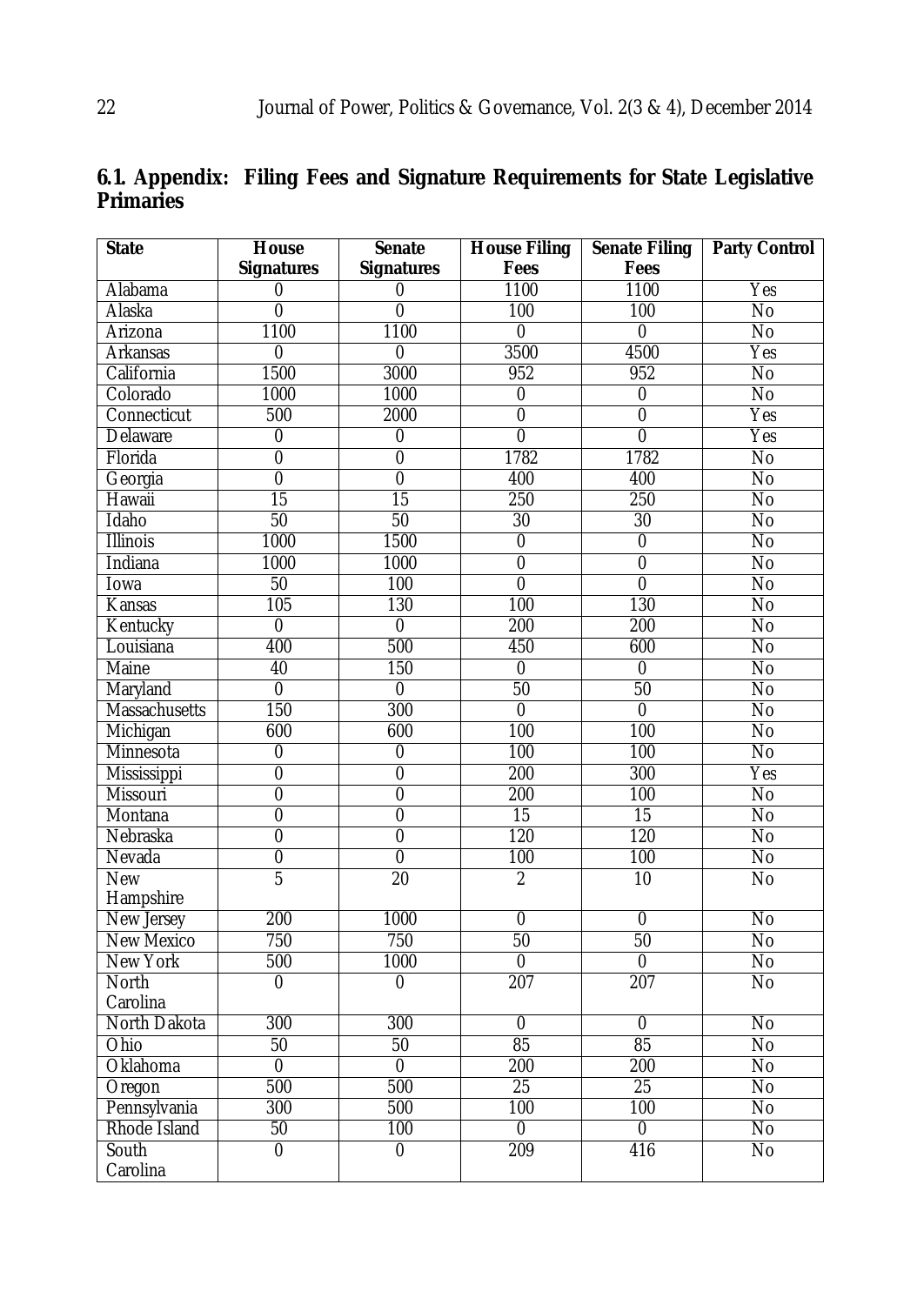| <b>State</b>  | House             | <b>Senate</b>     | <b>House Filing</b> | <b>Senate Filing</b> | <b>Party Control</b> |
|---------------|-------------------|-------------------|---------------------|----------------------|----------------------|
|               | <b>Signatures</b> | <b>Signatures</b> | Fees                | Fees                 |                      |
| South Dakota  |                   | 50                |                     |                      | No.                  |
| Tennessee     | 25                | 25                |                     |                      | No                   |
| Texas         | 5000              | 5000              | 750                 | 750                  | No                   |
| Utah          |                   |                   | 69.5                | 79.8                 | No.                  |
| Vermont       | 50                | 100               |                     |                      | No.                  |
| Virginia      | 125               | 250               |                     |                      | No.                  |
| Washington    | 421.06            | 421.06            | 421.06              | 421.06               | No.                  |
| West Virginia | 0                 | O                 | 100                 | 200                  | No.                  |
| Wisconsin     | 400               | 800               | O                   |                      | No.                  |
| Wyoming       |                   | U                 |                     |                      | No                   |

### **6.2. Appendix: Sources for Information on Filing Fees and Signature Requirements**

| <b>State</b>         | <b>Source</b>                                                                       |
|----------------------|-------------------------------------------------------------------------------------|
| Alabama              | http://www.sos.alabama.gov/elections/CandidateRes.aspx                              |
| Alaska               | http://www.elections.alaska.gov/ci_pg_fof.php                                       |
| Arizona              | http://www.azsos.gov/election/CandidateFilingInformation.htm                        |
| Arkansas             | http://www.sos.arkansas.gov/elections/Pages/default.aspx                            |
| California           | http://www.sos.ca.gov/elections/statewide-elections/2014-primary/qualifications.htm |
| Colorado             | http://www.sos.state.co.us/pubs/elections/Candidates/CandidateHome.html             |
| Connecticu           | http://www.ct.gov/sots/cwp/view.asp?a=3179&q=533008                                 |
|                      |                                                                                     |
| Delaware             | http://elections.delaware.gov/services/candidate/candidate.shtml                    |
| Florida              | http://election.dos.state.fl.us/candidate/Qualifying-info.shtml                     |
| Georgia              | http://sos.ga.gov/index.php/elections/qualifying_information                        |
| Hawaii               | http://hawaii.gov/elections/candidates/                                             |
| Idaho                | http://www.sos.idaho.gov/elect/candidat/2014cand.htm                                |
| <b>Illinois</b>      | http://www.elections.il.gov/runningforoffice.aspx                                   |
| <b>Indiana</b>       | http://www.in.gov/sos/elections/2395.htm                                            |
| Iowa                 | https://sos.iowa.gov/elections/candidates/faq.html                                  |
| Kansas               | http://www.sos.ks.gov/elections/14elec/2014FilingInfo.pdf                           |
| Kentucky             | http://app.sos.ky.gov/ElectionsDYC/                                                 |
| Louisiana            | http://www.sos.la.gov/ElectionsAndVoting/BecomeACandidate/QualifyForAnElectio       |
|                      | n                                                                                   |
|                      | /Pages/default.aspx                                                                 |
| <b>Maine</b>         | http://www.maine.gov/sos/cec/elec/2014/guide14.pdf                                  |
| Maryland             | http://www.elections.state.md.us/candidacy/                                         |
| <b>Massachusetts</b> | http://www.sec.state.ma.us/ele/eleidx.htm                                           |
| Michigan             | http://www.michigan.gov/sos/0,4670,7-127-1633_8721---,00.html                       |
| Minnesota            | http://www.sos.state.mn.us/index.aspx?page=635                                      |
| Mississippi          | http://www.sos.ms.gov/elections_candidates_lobbyists_center.aspx                    |
| Missouri             | http://www.sos.mo.gov/candidatesonweb/                                              |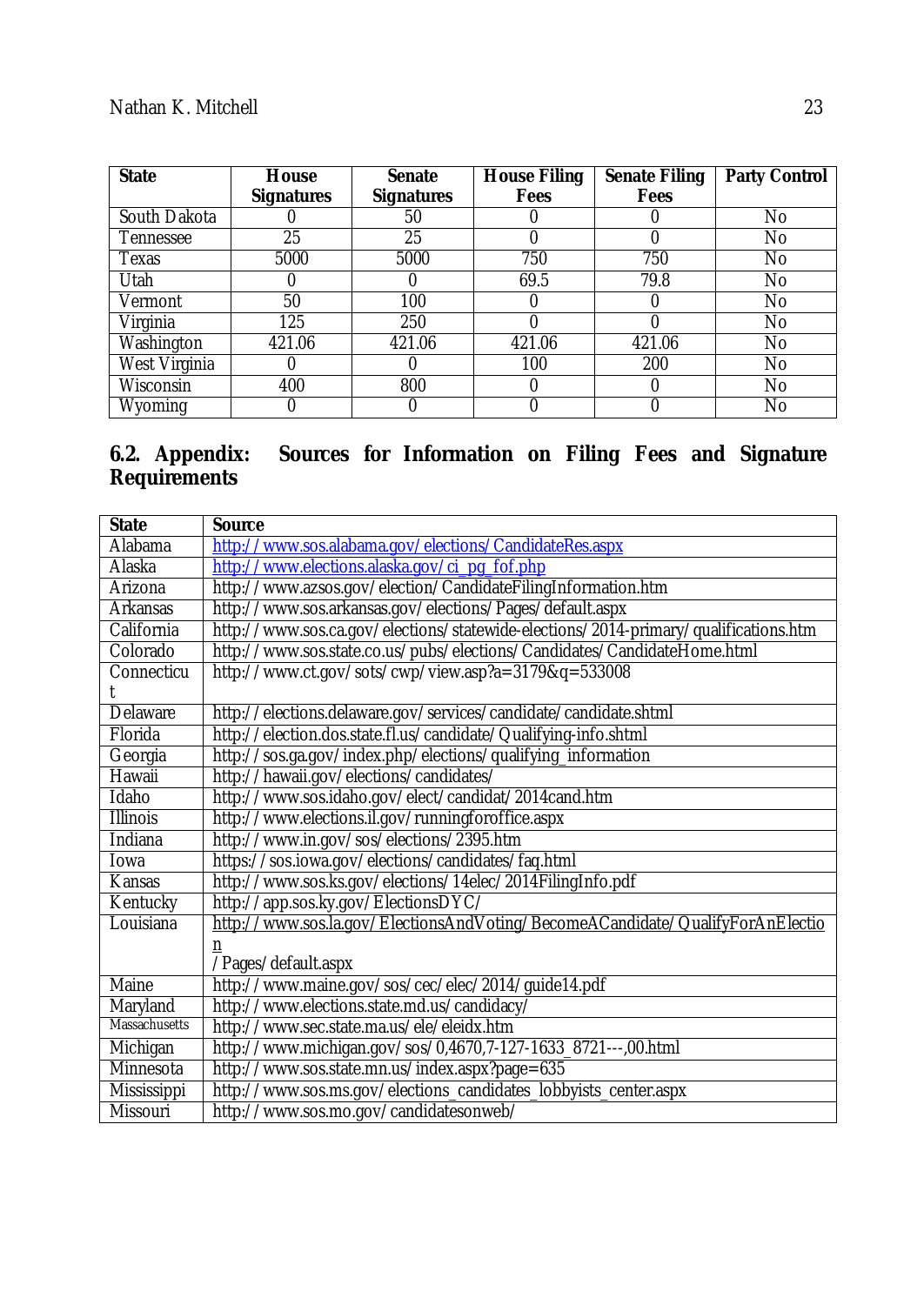| <b>State</b>         | <b>Source</b>                                                                 |
|----------------------|-------------------------------------------------------------------------------|
| Montana              | http://sos.mt.gov/ELECTIONS/Filing/index.asp                                  |
| Nebraska             | http://www.sos.ne.gov/elec/candidateinfo.html                                 |
| Nevada               | https://nvsos.gov/Modules/ShowDocument.aspx?documentid=2029                   |
| <b>New</b>           | http://sos.nh.gov/Running_For_Office.aspx                                     |
| Hampshire            |                                                                               |
| New Jersey           | http://www.state.nj.us/state/elections/election-information-archive-2014.html |
| <b>New Mexico</b>    | http://www.sos.state.nm.us/Candidate_And_Pac_Information/default.aspx         |
| New York             | http://www.elections.ny.gov/RunningOffice.html                                |
| North Carolina       | http://www.ncsbe.gov/ncsbe/candidate-filing                                   |
| North Dakota         | https://vip.sos.nd.gov/PortalListDetails.aspx?ptlhPKID=13&ptlPKID=3           |
| Ohio                 | http://www.sos.state.oh.us/SOS/Upload/publications/election/2014/2014_CRG     |
|                      | .pdf                                                                          |
| Oklahoma             | http://www.ok.gov/elections/Candidate_Info/index.html                         |
| Oregon               | http://sos.oregon.gov/elections/Pages/runforoffice.aspx                       |
| Pennsylvania         | http://www.portal.state.pa.us/portal/server.pt/community/                     |
|                      | running_for_office/12704                                                      |
| Rhode Island         | http://sos.ri.gov/elections/candidate/                                        |
| South Carolina       | http://www.scvotes.org/candidate_information                                  |
| South Dakota         | https://sdsos.gov/elections-voting/nominating-petitions/                      |
|                      | qualifications-office-term-limits.aspx                                        |
| Tennessee            | http://www.tn.gov/sos/election/qualify/qu-overview.pdf                        |
| Texas                | http://www.sos.state.tx.us/elections/candidates/guide/qualifications.shtml    |
| Utah                 | http://elections.utah.gov/election-resources/2014-candidate-filings           |
| Vermont              | https://www.sec.state.vt.us/elections/candidates.aspx                         |
| Virginia             | http://sbe.virginia.gov/index.php/candidatepac-info/                          |
| Washington           | http://www.sos.wa.gov/_assets/elections/How-to-become-a-candidate-2014.pdf    |
| <b>West Virginia</b> | http://www.sos.wv.gov/elections/administrators/Documents/                     |
|                      | Guides/RFO%20BOOK%202014.pdf                                                  |
| Wisconsin            | http://gab.wi.gov/elections-voting/candidates                                 |
| Wyoming              | http://soswy.state.wy.us/elections/Default.aspx                               |

# **6.3. Appendix: Sources for Information on Filing Fees and Signature Requirements**